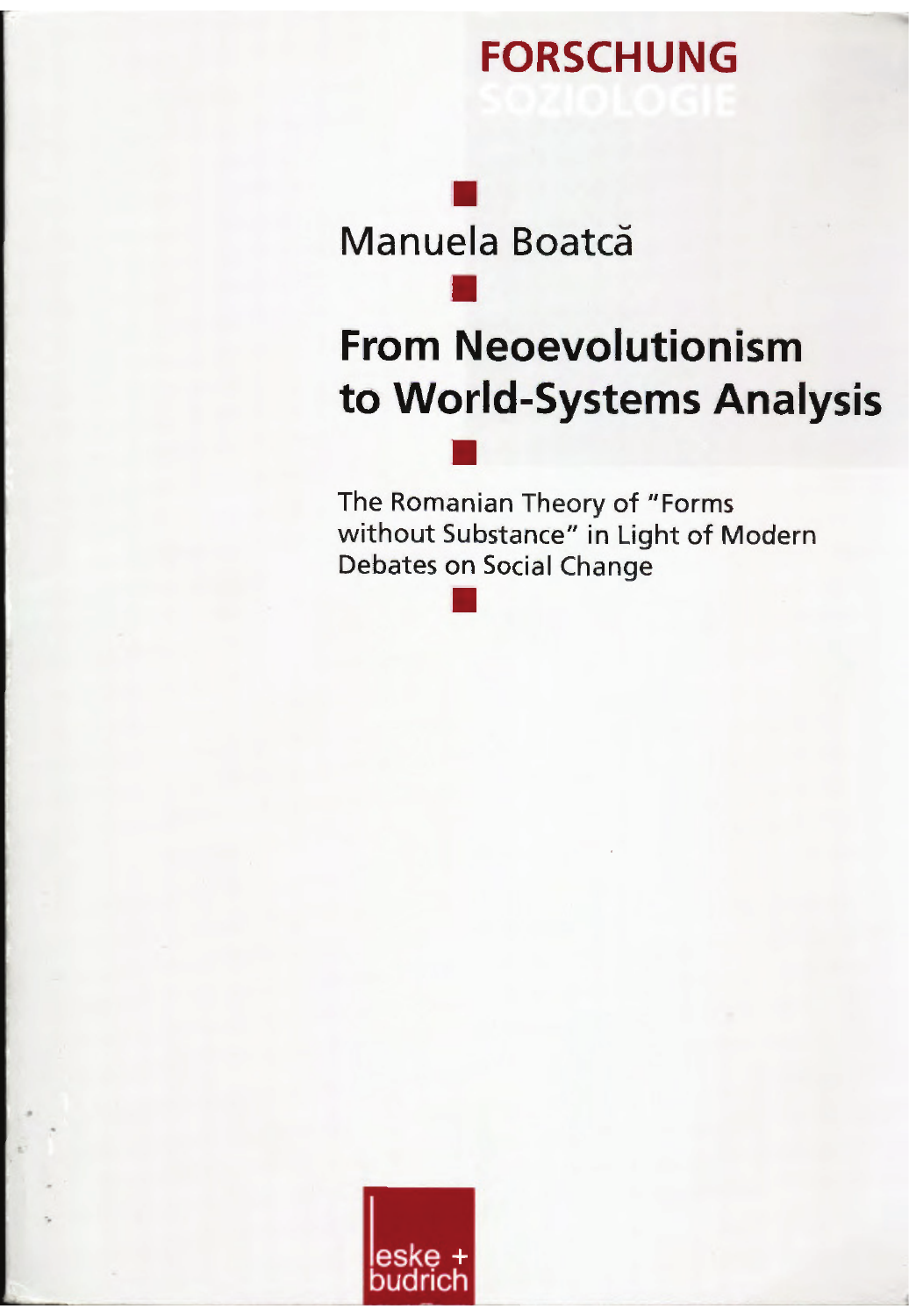### Contents

| 8<br>10                                                                |                                                                 |  |  |
|------------------------------------------------------------------------|-----------------------------------------------------------------|--|--|
| Chapter I<br>Paradigm Lost? On the Virtues and Vices of Evolutionism15 |                                                                 |  |  |
| 1.                                                                     | Defining Evolutionary Theories. Twentieth Century               |  |  |
|                                                                        | 15                                                              |  |  |
| $\overline{2}$ .                                                       |                                                                 |  |  |
| 2.1                                                                    |                                                                 |  |  |
| 2.2                                                                    |                                                                 |  |  |
| 2.3                                                                    | Cultural Dominance and the Evolutionary Potential 26            |  |  |
| 2.4                                                                    | Neoevolutionism as an Alternative to Modernization              |  |  |
|                                                                        | 33                                                              |  |  |
| 3.                                                                     |                                                                 |  |  |
| 3.1                                                                    | Dependency Theory:                                              |  |  |
|                                                                        | Reconsidering External Factors of Change<br>38                  |  |  |
| 3.2                                                                    |                                                                 |  |  |
| 3.2.1                                                                  | Most Common, Most Ambiguous, Most Deceptive:                    |  |  |
|                                                                        | 44                                                              |  |  |
| 3.2.2                                                                  |                                                                 |  |  |
| 3.2.3                                                                  |                                                                 |  |  |
| 3.2.4                                                                  |                                                                 |  |  |
| 3.2.5                                                                  |                                                                 |  |  |
| 3.2.5.1                                                                | Writing Marx Differently: Wallerstein's Evolutionary            |  |  |
|                                                                        |                                                                 |  |  |
| 3.2.5.2                                                                | Beyond Wallerstein: The Evolutionary Potential of               |  |  |
|                                                                        |                                                                 |  |  |
|                                                                        |                                                                 |  |  |
| Chapter II                                                             |                                                                 |  |  |
|                                                                        | Historical Sociology avant la lettre: Romanian Social Thought67 |  |  |
|                                                                        |                                                                 |  |  |
| $\mathbf{1}$ .                                                         | The Modern World-System Revisited:                              |  |  |
| $\overline{2}$ .                                                       | The Historical Context of Romanian Border Thinking75            |  |  |
| 2.1                                                                    |                                                                 |  |  |
| 2.2                                                                    |                                                                 |  |  |
| 2.3                                                                    |                                                                 |  |  |
| 2.4                                                                    | Denouncing the "War for Men's Minds":                           |  |  |
|                                                                        |                                                                 |  |  |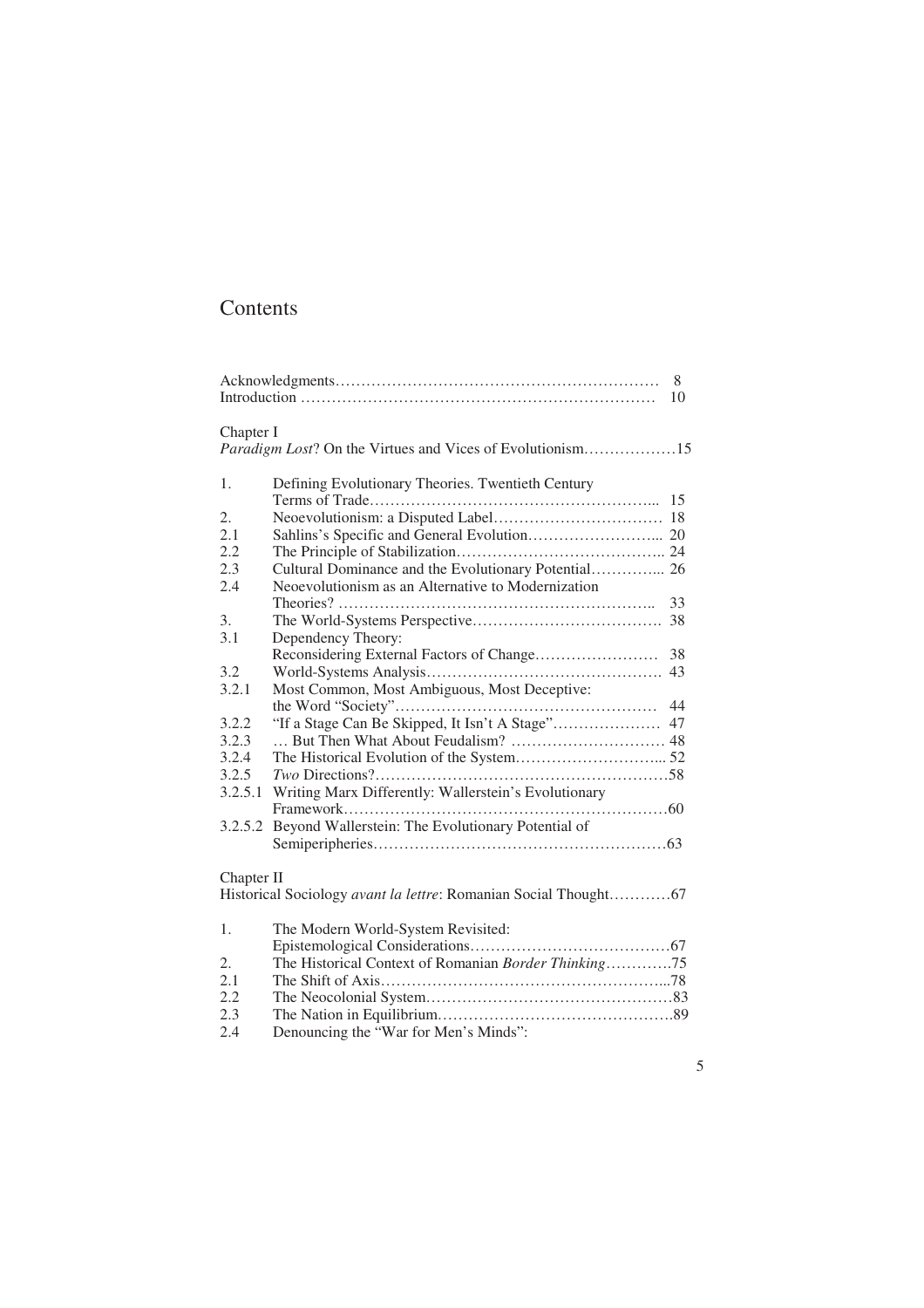| 2.4.1            |                                                             |
|------------------|-------------------------------------------------------------|
| 2.4.2            |                                                             |
| 2.5              |                                                             |
|                  |                                                             |
| Chapter III      |                                                             |
|                  | From Neoevolutionism to World-Systems Analysis:             |
|                  | the Debates around the Theory of "Form without Substance108 |
|                  |                                                             |
| 1.               | The Political, Social, and Economic Context:                |
|                  |                                                             |
| 1.1              |                                                             |
| 1.2              | The Ten-Year Commercial Convention117                       |
| 2.               |                                                             |
| 2.1              |                                                             |
| 2.1.1            |                                                             |
| 2.1.2            |                                                             |
| 2.1.3            |                                                             |
| 2.2              |                                                             |
| 2.2.1            |                                                             |
| 2.2.2            | A Case Study in Peripheralization: Austria-Hungary          |
|                  |                                                             |
| 2.2.3            | The Theory of the Superimposed Layer144                     |
| 2.2.3.1          | Liberalism as a Form without Substance144                   |
| 2.2.3.2          |                                                             |
| 2.2.3.3          |                                                             |
| 2.2.3.4          |                                                             |
| 2.2.4            | Romanian Conservatism as Border Thinking167                 |
| 3.               | Neoevolutionist Responses to Peripheral Development172      |
| 3.1              |                                                             |
| 3.1.1            | A Marxist Account of Peripheral Evolution174                |
| 3.1.2            |                                                             |
| 3.2              |                                                             |
| 3.2.1            | Social Democracy versus Poporanism  191                     |
| 3.2.2            |                                                             |
| 3.2.3            |                                                             |
| $\overline{4}$ . | Synchronist Ideology and the Defense of Local History207    |
| 4.1              |                                                             |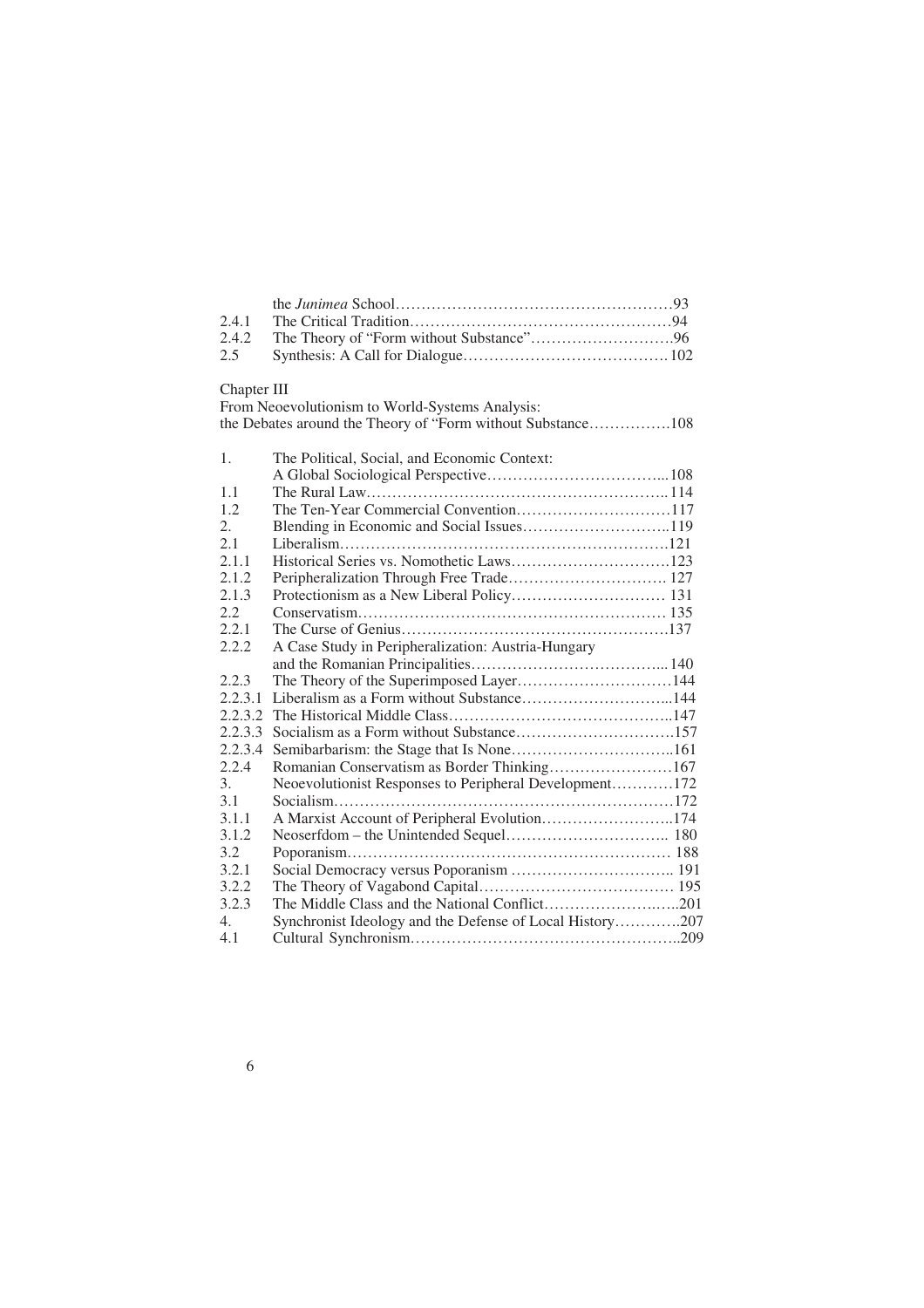| 4.2                                                         |                                           |  |  |
|-------------------------------------------------------------|-------------------------------------------|--|--|
| 4.2.1                                                       |                                           |  |  |
| 4.2.2                                                       |                                           |  |  |
| 4.3                                                         |                                           |  |  |
| 4.3.1                                                       | Paths to a New Economic and Social Order: |  |  |
|                                                             |                                           |  |  |
| 4.3.2                                                       |                                           |  |  |
| Conclusions. On the Present Claim of Forgotten Legacies 261 |                                           |  |  |
|                                                             |                                           |  |  |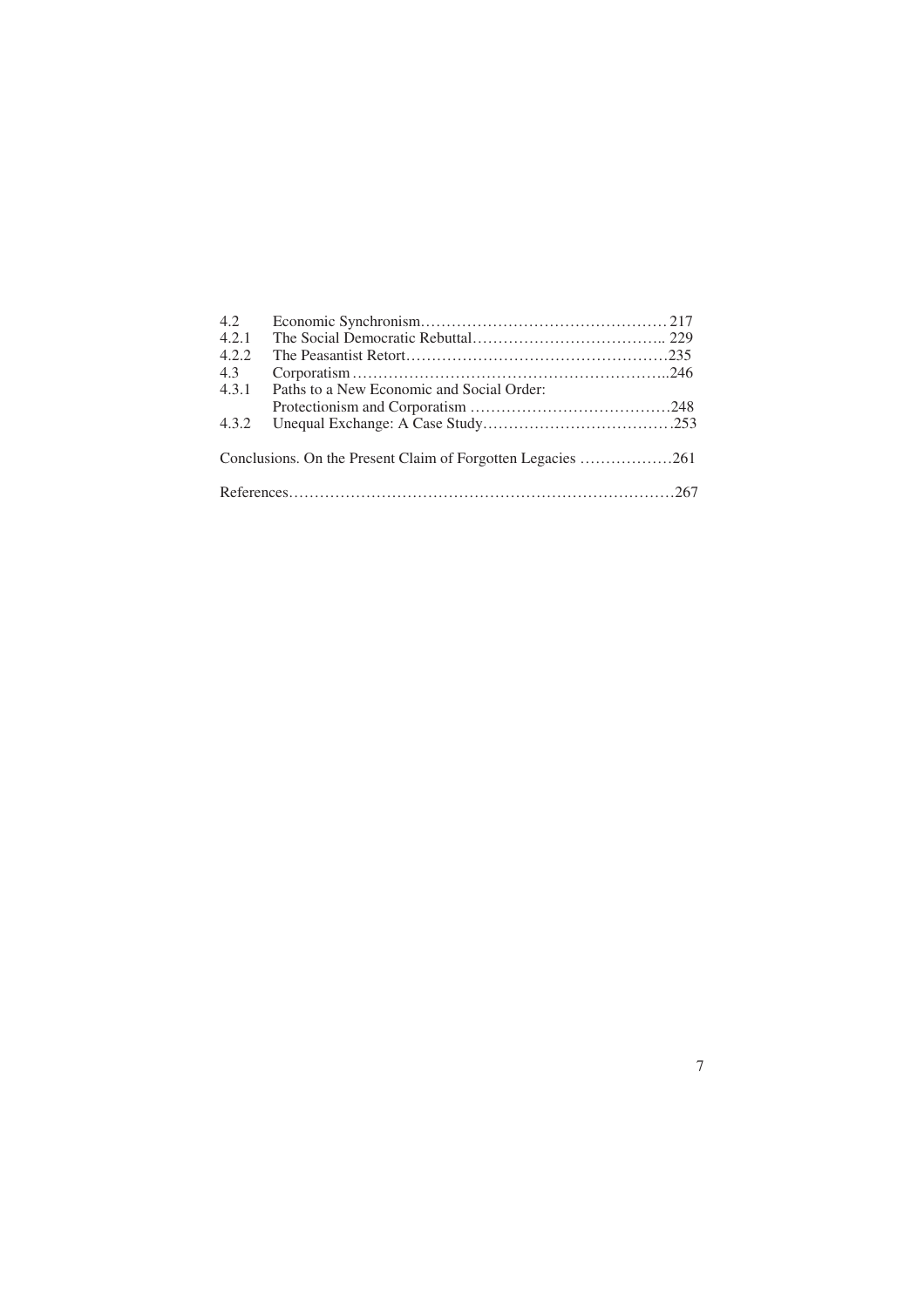tion school were neither evolutionary nor functionalist large-scale *theories of social change*, but theories of development of limited spatial and temporal scope. They were born out of an attempt to solve the issue of development of particular regions of the world with respect to other particular regions at a specific moment in history – although researchers often extrapolated both across time periods and geographical locations. Their main implications were ideological and therefore a corresponding theoretical backlash had to emerge out of the failure of this ideology or in response to a favorable political context. Consequently, a full-scale evolutionary model like Sahlins' and Service's was academically of too broad a scope and politically too equanimous to constitute more than a sweeping overview of the many limitations inherent to the modernization approach. An alternative model had to await its turn.

#### **3. The World-Systems Perspective**

Emerging somewhat later than, and in reaction to, the modernization school was an intellectual position with respect to social change whose main characteristic was the departure from explanations of backwardness that relied solely on the study of self-contained societies and the attempt to elaborate a perspective based on global economic relations within a world-wide trade system. In time, at least two strands would crystallize and diverge according to the different degrees of success in prescribing policies of change on a global rather than a national level, but in the 1960s and early 1970s, modernization theorists faced a unified attack.

#### **3.1 Dependency Theory: Reconsidering External Factors of Change**

Clearly the most prominent response ever elicited by modernization theories, and the one marking the beginning of a decade-lasting ideological battle, was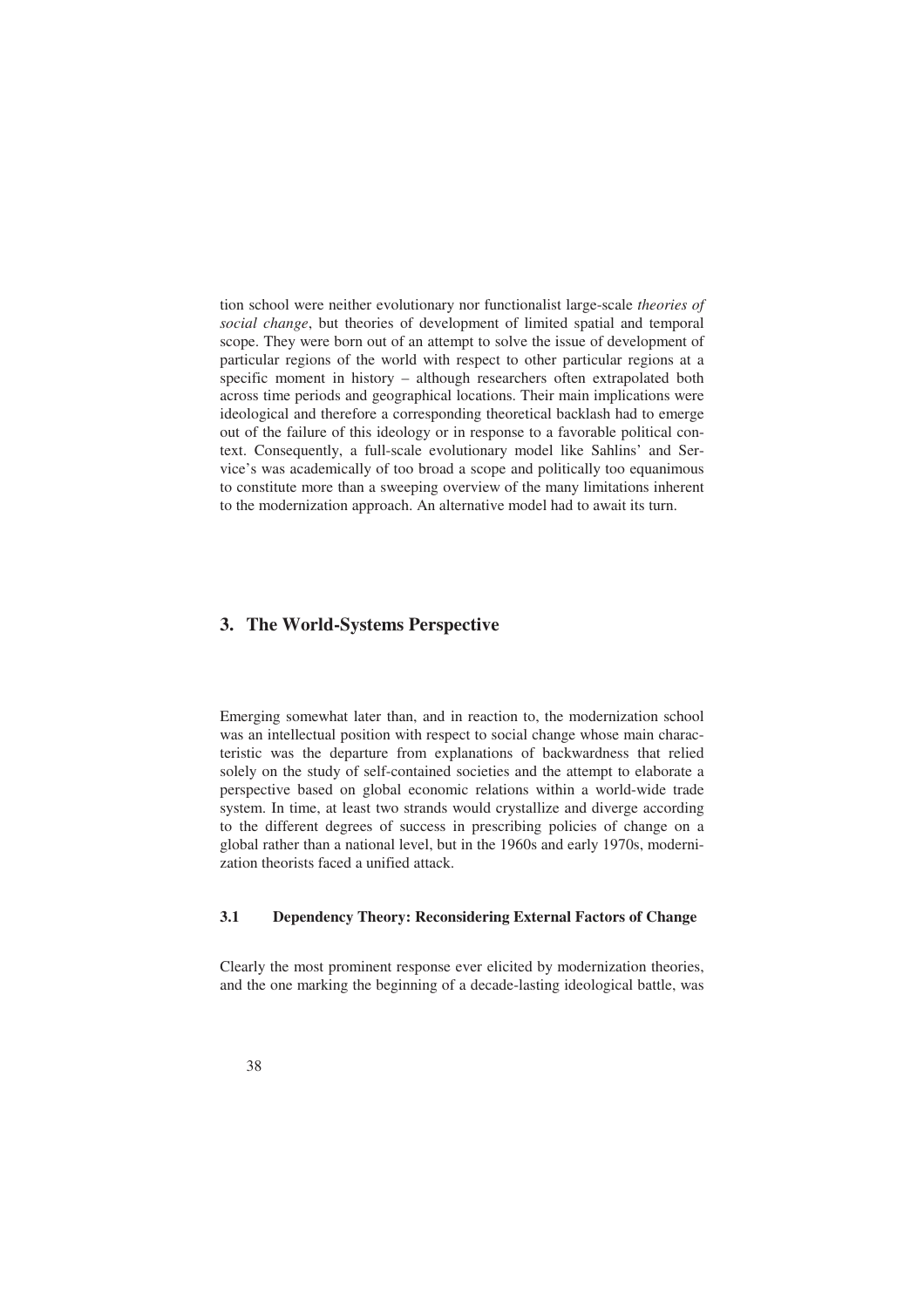represented by dependency theory16. Arising in Latin America in the early 1960s in reaction to the failure of the United Nations' economic program17 to promote development, and the modernization school's inability to explain the ensuing economic stagnation in the region, it started by taking a neo-Marxist position in explaining social change in developing countries<sup>18</sup>. As such, it claimed that modernization theories represented nothing more than a cold war "ideology disguised as science" (Dos Santos 1971: 236) and was used in order to justify the intervention of the United States in Third World affairs.

Understood by many as a continuation of and/or counterpart of earlier theories of "imperialism" (Giddens 1989, Portes 1976) as proposed by Lenin and J.A. Hobson, dependency theory addressed the issue of imperialism from a standpoint usually ignored by orthodox Marxism: that of the subordinate nations or of "the periphery" (Prebisch 1950). Thus, dependency theorists characterized modern capitalism as a center-periphery, (i.e. asymmetrical) relationship between the developed, industrialized West and the underdeveloped, agricultural Third World. Understanding this relationship was, in their view, not an issue of mapping the transition from "traditional" to "modern" – a distinction which the dependency school rejected. Rather, the modern world's center-periphery structure mirrored an underlying international division of labor, established as early as 1492 with the advent of colonialism, and still maintained today through mechanisms of economic domination. The economies of the colonized countries were reorganized according to the needs of the colonial society, and ended up producing one or two items that served the latter's interests. Hence, in sharp contrast with modernization theory, the dependency school did not view underdevelopment as a "stage" previous to development, but rather as a "discrete historical process through which economies that have already achieved a high level of development have not necessarily passed" (Furtado 1964:129). It can then be said that, just as center (or core) and periphery are relational notions, existing only simultaneously, so development and underdevelopment are only different aspects of the same

<sup>16</sup> Dealing with dependency theory under the heading "World-System Perspective" may seem inappropriate for a number of reasons, of which the author of these lines is fully aware. However, given the focus of this thesis on evolutionary theories, and my intention of arguing that world-systems analysis is such a one, I will restrict myself to underlining the importance of those elements of dependency theory that went into the making of world-system analysis. Any attempt at doing justice to dependency theory beyond this limited scope has to be abandoned for reasons of space.

<sup>17</sup> Implemented by the Economic Commission for Latin America (ECLA) – or the so-called Prebisch-Cepal School, after its leading figure, Raúl Prebisch.

<sup>18</sup> Not all dependency writers were neo-Marxists, however. There were non-Marxist versions of dependency theory, as well as important differences among the Marxists themselves (cf. Love 1996: 200).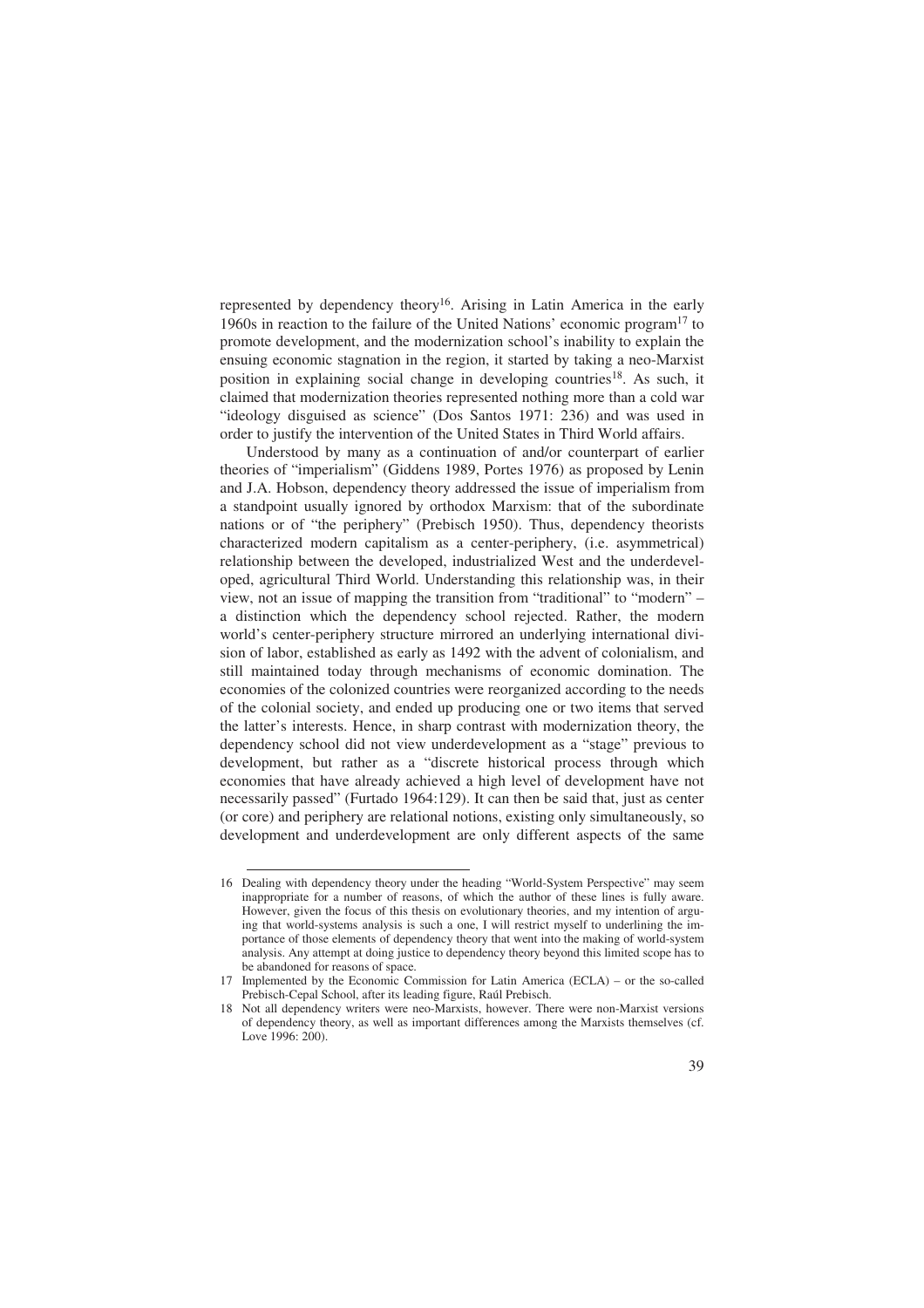phenomenon, not different stages in a continuum. Moreover, underdevelopment is not the natural condition the modernization school liked to presuppose, but an artifact created by the long history of colonial domination in Third World countries (So 1990: 97) – the "development of underdevelopment", as Andre Gunder Frank put it (Frank 1966), in what would later become a much celebrated phrase. Accordingly, studying self-contained societies, as modernization theories did, could not lead to a valid explanation of social change, because all exogenous factors of change – such as the momentous experience of colonialism – were left out of the analysis. Also, since the development of the U.S. and Western Europe had been based on the underdevelopment of the Third World, foreign policies from these countries to Latin America could only result in the latter's falling further and further behind.

Dependency theorists saw the only concrete solution to the termination of dependency situations in Third World countries in severing the ties with the core and choosing a socialist path of autonomous development, on the model of China and Cuba, which had accomplished a socialist revolution without first experiencing a bourgeois one. This was in keeping with their view that the Latin American national bourgeoisie was incapable of liberating the forces of production because it had emerged as a creation and a tool of imperialism. Thus its complicity with the bourgeoisie in the core actually contributed to the upholding of underdevelopment rather than in any way containing it.

Thanks to Andre Gunder Frank and the American journal *Monthly Review*, these views spread fairly quickly to the United States, where discontent with modernization theory generally and American imperialism more particularly was growing as a result of racial unrest and the U.S. involvement in the Vietnam War. By the time dependency theory became widely known in the U.S., many of the younger American sociologists no longer viewed capitalism as a source of progress, but as the main agent of poverty in most of the world (cf. Chirot 1981).

Critical voices started making themselves heard almost at the same time. While the dependency approach was seen as a welcome departure from "uniform" evolutionary and developmentalist perspectives, and as helpful in understanding the historical origins of underdevelopment, critics felt it did too little in terms of providing an understanding of alternatives to this situation (Portes 1976: 79). Other policy implications, as well as methodological and conceptual issues were also addressed (So 1990: 131ff., Sanderson 1995: 216f., Love 1996: 198f.).

After facing criticism of rigidity and pessimism with respect to the possi-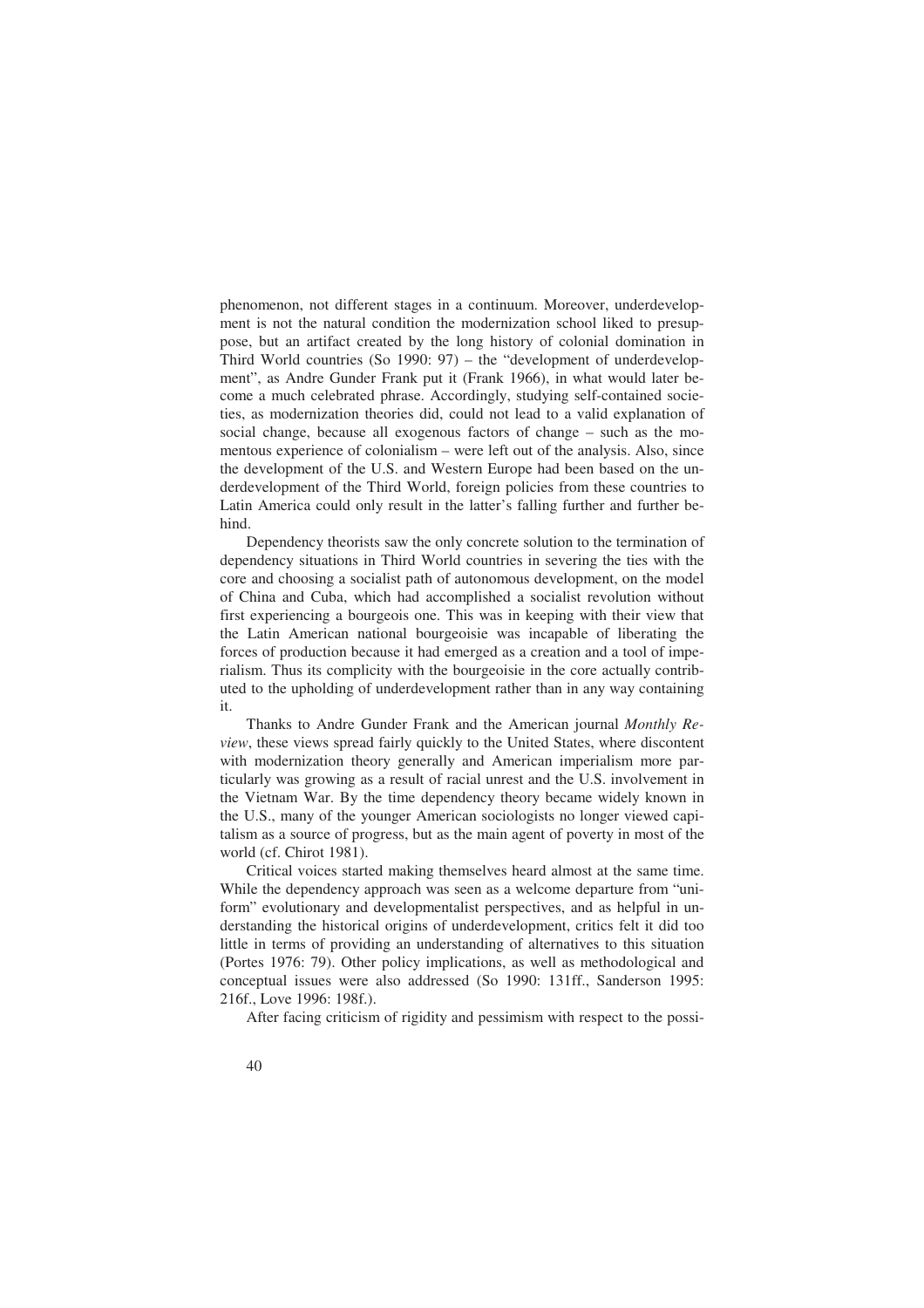bilities of development in dependent contexts, of overgeneralization about underdeveloped societies, of regarding dependency as a general cause of poverty in the periphery and as the necessary (and sufficient) condition for development in the core, some dependency theorists brought forth historically more specific accounts of dependency situations which also allowed for a wider range of responses and solutions. To that end, internal factors of change were taken into consideration, instead of the dominance factor being the only determinant, as in previous theories. Critics have labeled the original theory "classical", "strong" or "hard" and the subsequent version "new", "weak" or "soft" dependency theory (So 1990, Sanderson 1995). The former, associated chiefly with Andre Gunder Frank (1966, 1967, 1969), who advocated the theory in the (Anglophone) core countries, and with Samir Amin (1976), who championed it in Francophone areas and especially Africa, considered dependency an insurmountable obstacle to economic development and held that peripheral countries could *never* benefit from the influence of core capitalism. The latter version, worked out mainly by Fernando Henrique Cardoso (Cardoso 1973, Cardoso/Faletto 1979), combined the notions of dependency and development, thus yielding "associated-dependent development", which is conceived as occurring function of the rise of multinational corporations. Since some amount of development is possible with the help of the industrial capital invested by these corporations in the peripheral country, this could constitute a viable alternative for the states that do not want to take the chance of a socialist revolution.

There obviously is a considerable amount of similarity between the dependency theorists' stand on the economic development of "peripheral countries" and that of neoevolutionism on the possibilities of industrialization for backward societies. Apart from considering that "stages" can be skipped<sup>19</sup> or at least ignored, both theoretical models viewed the modernization stance as fallacious, ideological and unrealistic. Also, they both focused on the dominance factor in their search for an alternative explanation of change in unindustrialized societies and mistrusted the bourgeoisie of those countries on the grounds that its loyalties lay with foreign powers, the interests of which it represented.

Although these similarities extend far beyond what might be common ground for dissenting theories, still the two approaches widely differ in scope.

<sup>19</sup> Phrasing the issue in terms of "skipping stages" is not to ignore the fact that the dependency school practically rejects the concept of a sequence of stages, at least in its "tradition vs. modernity" variant, and neoevolutionists consider "stages" an appropriate term only for general evolution. However, since the classical view of social evolution as well as modernization theory conceived of "fixed" stages, i.e., ones that could not be skipped, a poignant way of summarizing opposing positions is to say that, for their proponents, they could.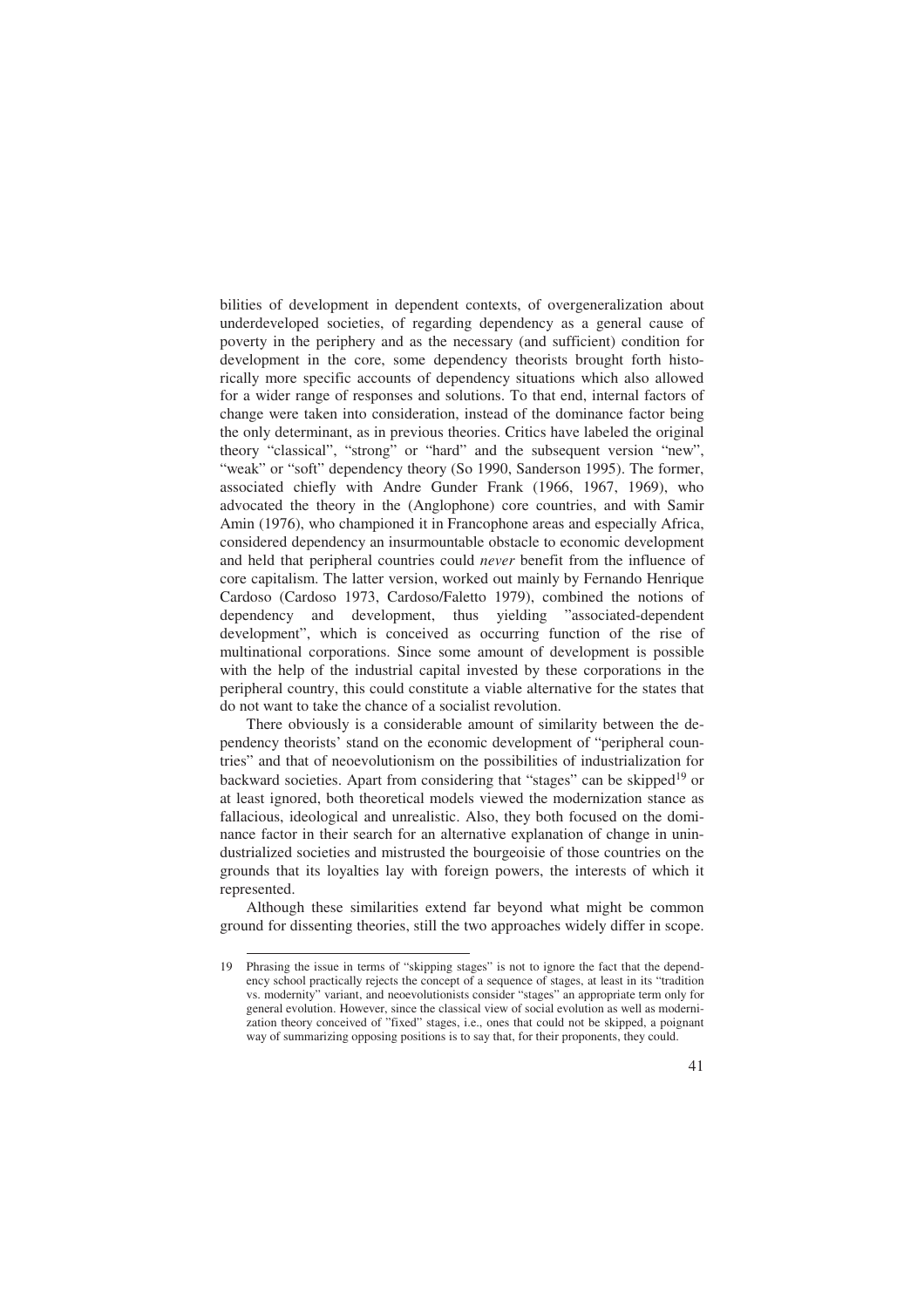For the same reason that neoevolutionism could not be symmetrically opposed to modernization theory, it cannot parallel dependency theory, in that the latter is no evolutionary model designed to explain social change in general. Its research focus is restricted to the peripheral countries that emerged out of the decolonization processes following independence movements and World War II. Through exclusive focus on the periphery, dependency theory thus stops short of analyzing some of the consequences equally arising from dependency situations, like their impact on the core states, their importance for socialist ones, or the more general implications they have for capitalism. All these issues were to be addressed in a later, more generous model, of which it will be argued that it *is* evolutionary.

#### **3.2 World-Systems Analysis**

Dissidence proved a fruitful locus of enunciation for theories of social change. Not only was the dependency school increasingly considered the "victor" in the debate with modernization theorists, but commitment to its world-view spawned concern for the issues it was too limited to solve itself. Immanuel Wallerstein's modern world system, the "best-known historical model of world capitalism developing the implications of dependency" (Love 1996: 200), has been said to have originated out of "marrying to a sensibility informed by 'Third World' radicalism, three major traditions in Western social science, all of them enunciated in opposition to the dominant strain of Anglo-American liberalism and positivism. These traditions are German historical economy, the *Annales* school in French historiography, and Marxism" (Goldfrank 1988: 216).

Wallerstein defined his own condition of dissidence mainly along methodological lines, themselves of course subject to, and arising from, ideological constraints: "In the period since 1945, there have been a growing number of scholars who became unhappy with Establishment social science (including of course history) on the grounds that its methodological imperatives (whether they were nomothetists or idiographers) had pushed them de facto into the study of the infinitely small in time and space, and that thereby the problems, the realities of large-scale, long-term social change had become eliminated from the purview of scholarship" (Wallerstein 2000 [1994]: 151).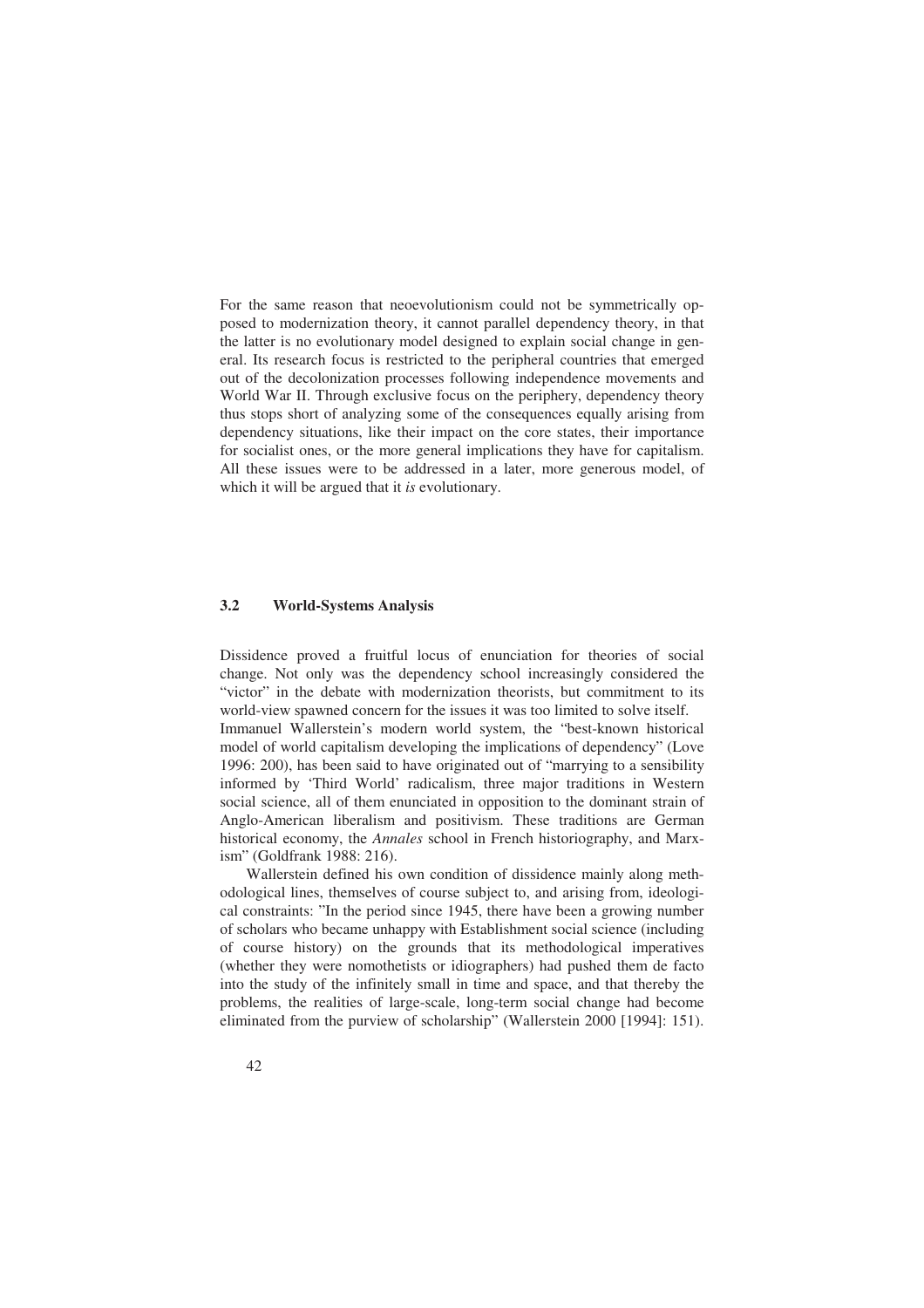He listed dependency theory and world-systems analysis in the same line with civilizational analysis, world history, historical sociology and international political economy: "Let me call this the family of dissidents, in the sense that they all were dissenting from the views that had dominated, still largely dominate, the universities"(*idem*).

 Wallerstein's own methodological position was therefore a rejection of the unnecessary opposition of the nomothetic and the idiographic20. He insisted, instead, that "to be historically specific is not to fail to be analytically universal. On the contrary, the only road to nomothetic propositions is through the historically concrete" (Wallerstein 2000 [1974]: 76). Al-though he does not state it in evolutionary terms, he addressed the same issue which prompted Sahlins and Service to distinguish between general and specific evolution: the belief that the split between universalizers and particularizers rested on a false dichotomy. "The first step we must make if we wish to understand our world is radically to reject any and all distinction between history and social science, and to recognize that we are part of a single discipline of study: the study of human societies as they have historically evolved" (Wallerstein 2000 [1976]: 108). Contrary to Leslie White, then, and in accordance with the neoevolutionism of White's students, Wallerstein ruled that one does not have to choose between evolutionary and historical accounts – that there *is* a middle ground.

#### **3.2.1 Most Common, Most Ambiguous, Most Deceptive: the Word "Society"**<sup>21</sup>

Joining both neoevolutionism and the dependency school in their rejection of modernization theory, Wallerstein considered the developmentalist view of social change as nothing more than a culmination of the only argument un-

<sup>20 &</sup>quot;World-systems analysis offers the heuristic value of the *via media* between trans-historical generalizations and particularistic narrations. It argues that, as our format tends toward either extreme, it tends toward an exposition of minimal interest and minimal utility […] This implies that the task is singular. There is neither historian nor social scientist, but only a historical social scientist who analyses the general laws of particular systems and the particular sequences through which these systems have gone" (Wallerstein 2000 [1987]: 136).

<sup>21</sup> Wallerstein began a talk he gave at the German Sociological Congress in 1984 by observing that the congress's title, "Sociology and Social Development", included "two of the most common, most ambiguous, and most deceptive words in the sociological lexicon – society (*Gesellschaft*) and development (*Entwicklung*)" (Wallerstein 2000 [1986]: 112).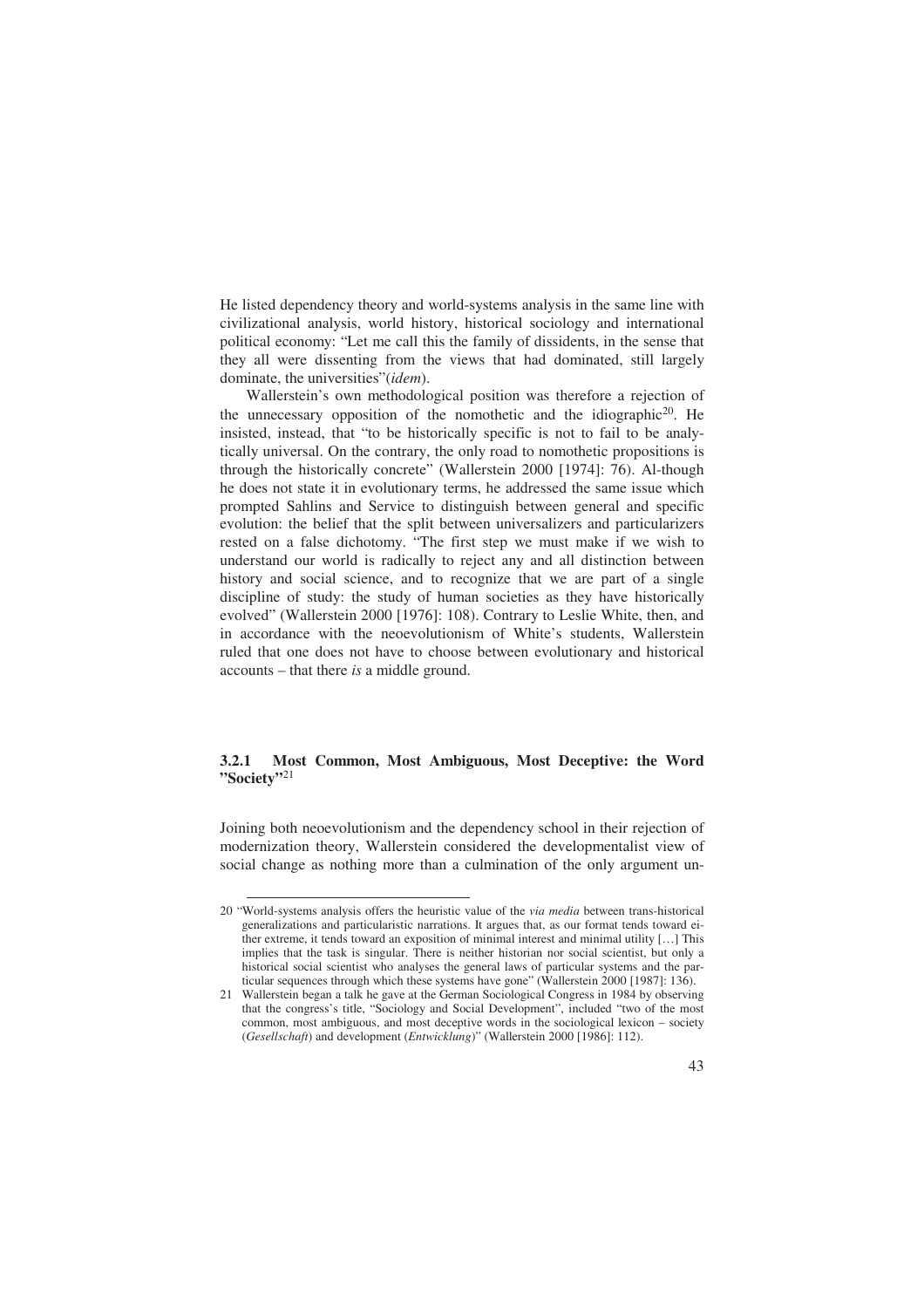derlying both universalistic and particularistic claims to truth – the assumption that the individual society should be the basic unit of analysis: "Everyone seemed to agree that the world was composed of multiple 'societies'. They disagreed about whether it was the case that all societies pursued *similar* paths down the road of history (albeit at differing rates) or that each society went its own historic way. They disagreed whether society in question took the form of a 'state' or a 'nation' or a 'people', but in any case it was some politico-cultural unit" (Wallerstein 1979a: 153).

But this is an ahistorical view, Wallerstein argued, since "the concept of society […] reifies and therefore crystallises social phenomena whose real significance lies not in their solidity but precisely in their fluidity and malleability" (Wallerstein 2000 [1986]: 119). Rather than a tangible reality to be postulated, "society" is primarily a rhetorical construct. This implies, however, that all theories of social change having individual societies as their basic unit of analysis end up making "comparative measurements of noncomparable and nonautonomous entities" (Wallerstein 2000 [1976]: 107).

Wallerstein's 1976 denunciatory polemic with the modernizationist Alex Inkeless at the meetings of the American Sociological Association is particularly reminiscent of Elman Service's 1960 stance on the same issue<sup>22</sup>. Again, a somewhat long passage needs to be cited for reasons both of relevance to the issue and of comparison between the two authors:

"Until 1945 it still seemed reasonable to assume that Europe was the center of the world. Even anti-imperialist movements outside of Europe and against Europe often tended to assume it. But the world moved inexorably on. And everyone's geographical horizons expanded. To cope with this changing world, Western scholars invented development, invented the Third World, invented modernization […] We do not live in a modernizing world but in a capitalist world. What makes this world tick is not the need for achievement but the need for profit. The problem for oppressed strata is not how to communicate within this world but how to overthrow it. *Neither Great Britain nor the United States nor the Soviet Union is a model for anyone's future. They are state-structures of the present, partial (not total) institutions operating within a singular world-system, which however is and always has been an evolving one*" (Wallerstein 1976: 131) <sup>23</sup>.

What both Service and Wallerstein addressed was the ahistorical character of approaches like those of the modernization school. Talking of the models for the future of the Third World, and thus equating modernization with "Westernization", meant disregarding the fact that "there is no society on the face of the earth that has not been drastically altered, directly and indirectly, by the

<sup>22</sup> see section 2.4.

<sup>23</sup> Emphasis added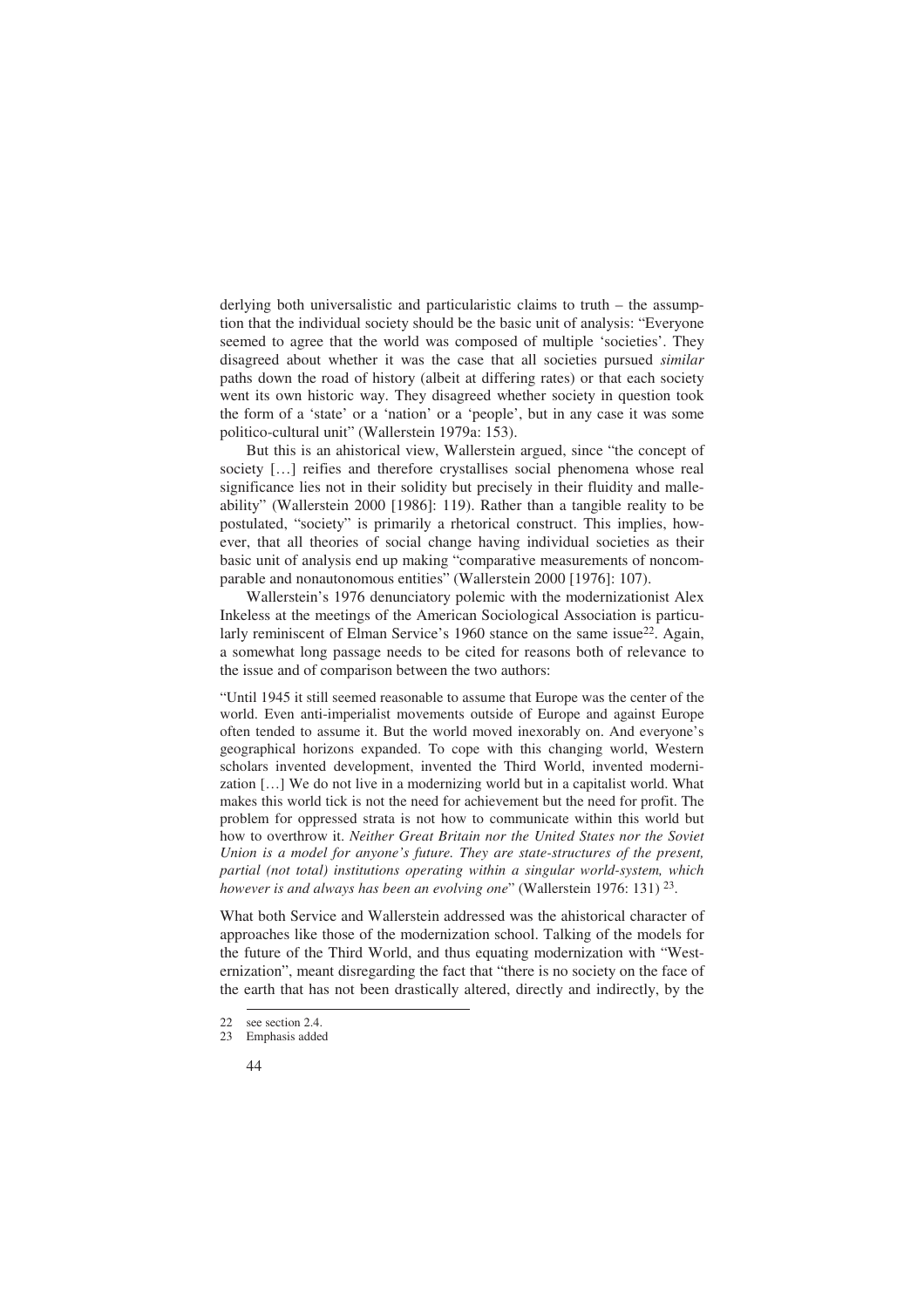influence of Euro-American industrial capitalism" (Service 1971: 53) – which equalled projecting "current sovereign states [.] hypothetically backward in time" (Wallerstein 2000 [1987]: 138) <sup>24</sup>.

However, if we do not live in a modernizing, but rather in a capitalist world, then, according to Wallerstein, it is not the current sovereign states we should be concerned about. "Capitalism was from the beginning an affair of the world-economy and not of the nation-states. It is a misreading of the situation to claim that it is only in the twentieth century that capitalism has become 'worldwide', although this claim is frequently made in various writings, particularly by Marxists" (Wallerstein 2000 [1974]: 87).

Obviously, then, the unit of analysis should not be such a value-laden, ahistorical rhetorical construct. World-systems analysis instead suggested replacing the term "society" with "historical system", which is both devoid of any connotations that would link it to states or any politico-cultural units, as well as indicative of the unity of historical social science, by being both systemic and historical. "We take the defining characteristic of a social system to be the existence within it of a division of labor, such that the various sectors or areas are dependent upon economic exchange with others for the smooth and continuous provisioning of the needs of the area. Such economic exchange can clearly exist without a common political structure and even more obviously without sharing the same culture" (Wallerstein 2000 [1974]: 74f.).

Entities comprising a complete division of labor and a single cultural framework, which Wallerstein labeled "mini-systems", have only been characteristic of very simple agricultural or hunting and gathering societies, and they no longer exist. It follows that "the only kind of social system is a worldsystem, which we define quite simply as a unit with a single division of labor and multiple cultural systems" (Wallerstein 2000 [1974]: 75).

If the cultural groupings within one division of labor are politically unified, then we are dealing with a *world-empire* – a vast political structure encompassing a wide variety of cultural patterns. This particular system's "basic logic" is "the extraction of tribute from otherwise locally self-administered direct producers (mostly rural) that is passed upward to the centre and redistributed to a thin but crucial network of officials" (Wallerstein 2000 [1987]: 139). World-empires such as the great civilizations of pre-modern times –

<sup>24</sup> The logic of such an ahistorical account of social change has been summarized by Wallerstein as follows: "We live in states. There is a society underlying each state. […] since change is normal, it is states that normally change or develop. They change their mode of production; they urbanize; they have social problems; they prosper or decline. They have the boundaries, inside of which factors are 'internal' and outside of which they are 'external'. They are 'logically' independent entities such that, for statistical purposes, they can be 'compared'" (Wallerstein 2000 [1987]: 137f.).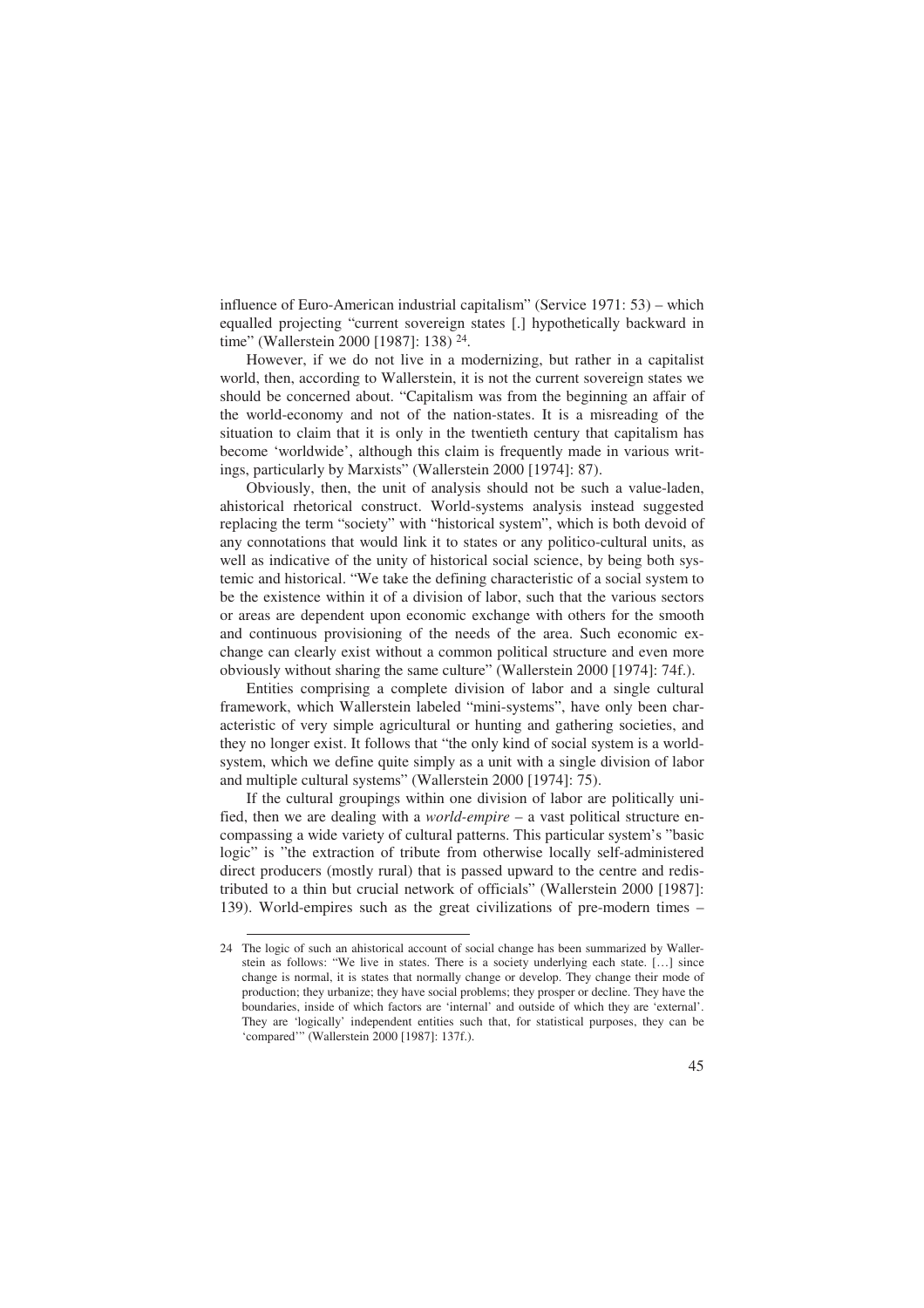China, Egypt, Byzantium, or Rome – usually emerged out of the disintegration or conquest of so-called world-economies. By contrast, the nineteenthcentury empires such as Great Britain or France were no world-empires by Wallerstein's classification, but nation-states with colonial appendages, themselves operating within the framework of a world-economy (cf. Wallerstein 2000 [1974]: 75).

Consequently, a *world-economy* is a system whose cultural groupings are not politically unified. The lack of a political structure handling the redistribution of surplus means that the accumulated surplus can only be redistributed unequally through the market, mainly in favor of those able to achieve a temporary monopoly. Hence, a world-economy's mode of produc-tion is capitalist.

Multiple historical systems of all three varieties (mini-systems, worldempires, and world-economies) coexisted at any one time between 8000 BC and 1500 AD. The "strong" form of that era was the world-empire, which enjoyed the advantage of one single political unit capable to control antisystemic tendencies. "Whenever one expanded it destroyed and/or absorbed both mini-systems and world-economies and whenever one contracted it opened up space for the re-creation of mini-systems and world-economies. Most of what we call 'history' of this period is the history of such world-empires" (Wallerstein 2000 [1987]: 140). World-economies were the "weak" form, seldom lasting more than a century, and thus having little opportunity to become an ongoing, capital expanding system (cf. Wallerstein 1979a: 160).

However, around 1500, the "modern world-system" was born out of the consolidation of a world economy, allowing for the first time the full development and economic predominance of market trade. "This was the system called capitalism. Capitalism and a world-economy (that is, a single division of labor but multiple polities and cultures) are obverse sides of the same coin. One does not cause the other. We are merely defining the same indivisible phenomenon by different characteristics" (Wallerstein 2000 [1974]: 75f.).

The emerging world-economy expanded by its inner logic – unequal distribution of profit in favour of monopolists in the market networks – and in time came to cover the entire globe, eliminating all other minisystems and world-empires in the process. "Hence by the late nineteenth century, for the first time ever, there existed only one historical system on the globe. We are still in that situation today" (Wallerstein 2000 [1987]: 140).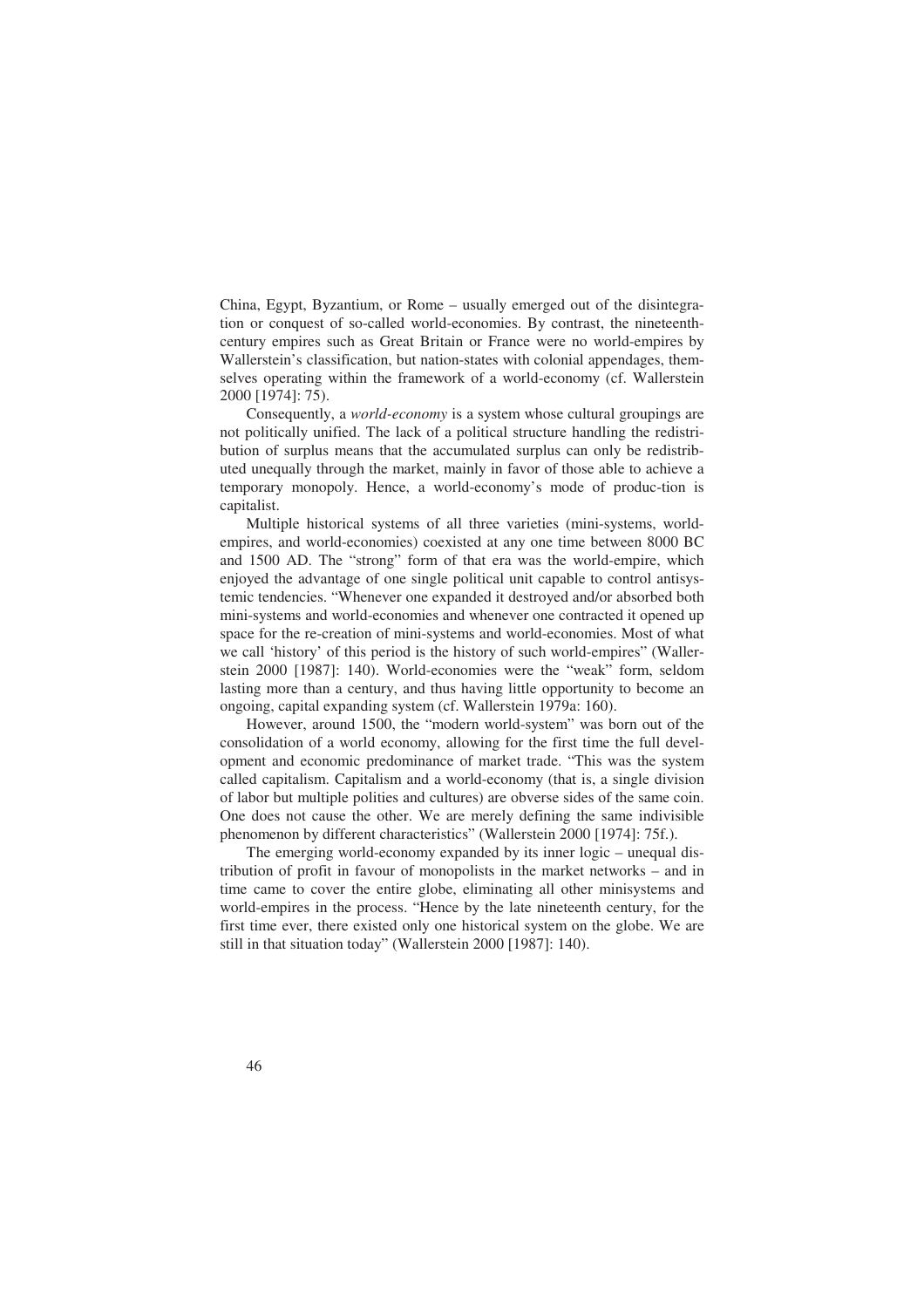#### **3.2.2 "If a Stage Can Be Skipped, It Isn't a Stage"**

Theories of social change, Immanuel Wallerstein has argued, have to deal with "long historical time", or with the "long term" (*"la longue durée"*), a concept he had borrowed from Fernand Braudel and the French *Annales*  school<sup>25</sup>. But being able to observe structural changes means artificially dividing this long term into segments or "stages", in order to account for continuity and transformation from one to the other. Because this division occurs *a posteriori*, it becomes what Wallerstein called an instance of "predicting the past" (cf. Wallerstein 2000 [1974]:  $73$ ) – i.e., reifying parts of the totality into ideal types subsequently labeled "stages", and then comparing the reified structures.

However, it is not that, as with the term "society", we should discard the concept of stages altogether, but that we must beware of drawing conclusions from the realities it implies. While "all our concepts are constructs" created in an attempt to organize knowledge, a construct is not an objective fact, unmediated by collective representations and social decisions: "A construct is an interpretative argument, to which may be counterposed alternative, even opposite, interpretative arguments. Its justification is in its defensibility and its heuristic value. Its utility lies in its implications" (Wallerstein 2000 [1984]: 209).

Yet, while "society" is misleading and has the political implications obvious in developmentalist ideologies of the modernization kind, the concept of stages is heuristically indispensable for an understanding of social transformations. Still, an ahistorical treatment of it leads to implications that have been, more than once, taken as the basis for value judgments, as in the "traditional"-"modern" distinction. The resulting consequences are symptomatic: "Nothing illustrates the distortions of ahistorical models of social change better than the dilemmas to which the concept of stages gives rise" (Wallerstein 2000 [1974]: 73).

It is misleading, Wallerstein argued, to reify different economic structures into universal stages of development – but it is "the fundamental error of ahistorical social science (including ahistorical versions of Marxism)" (idem). It leads to false concepts such as "dual economy" or "state dominated by feudal elements" and creates, moreover, a "non-problem: can stages be skipped? This question is only meaningful if we have stages that 'co-exist

<sup>25</sup> Fernand Braudel had conceptualized idiographic and nomothetic time as *historie événementielle* and *the longue durée*, respectively. While being critical of both, he proposed two intermediate notions, *histoire conjuncturelle* and *histoire structurelle*. The latter would correspond to Wallerstein's concept (Grosfoguel 1997, Wallerstein 1991).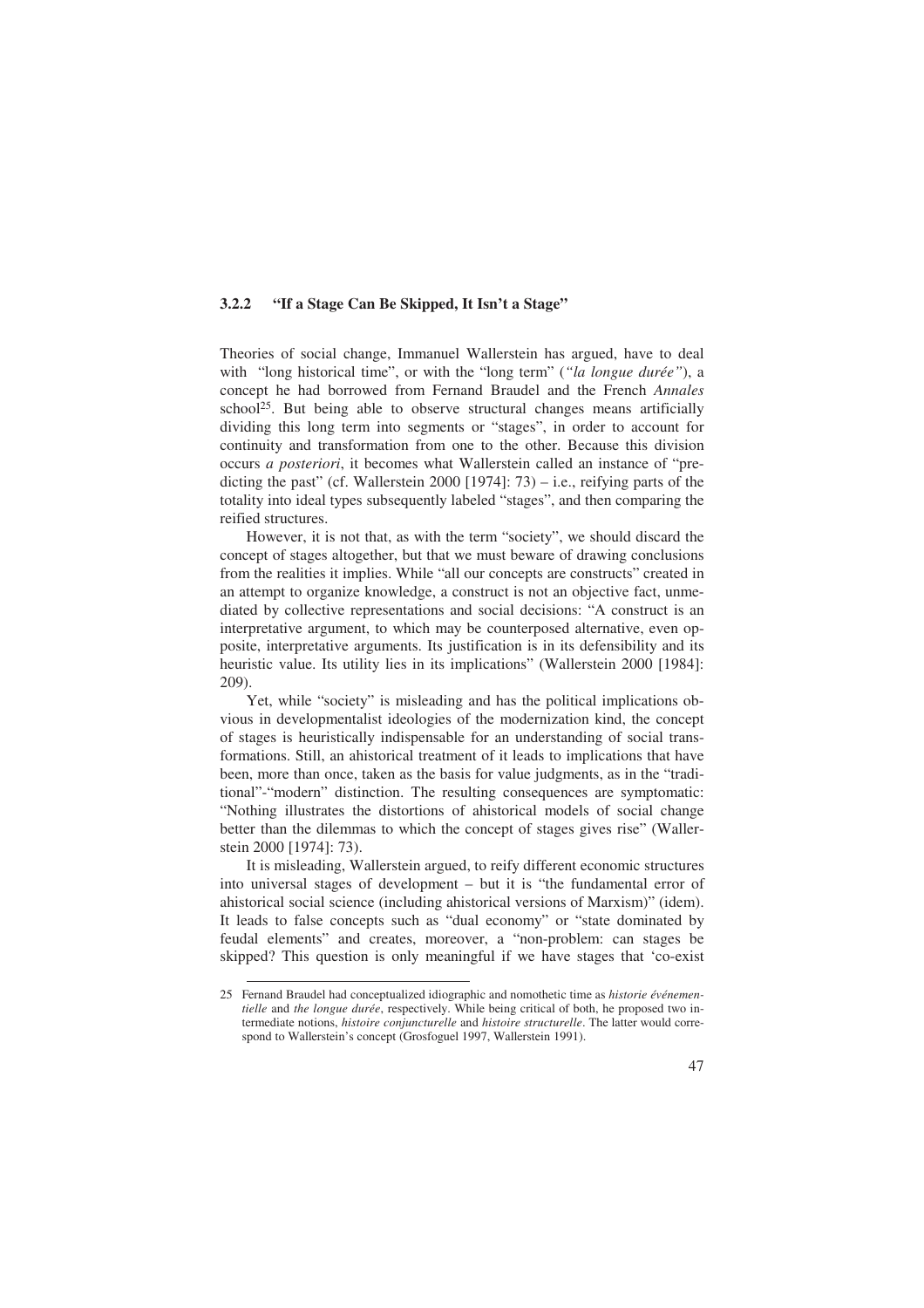within a single empirical framework. If within a capitalist world-economy, we define one state as feudal, a second as capitalist, and a third as socialist, then and only then can we pose the question: can a country 'skip' from the feudal stage to the socialist stage of national development without 'passing through capitalism'?" (Wallerstein 2000 [1974]: 74).

Asking this question is only possible from a perspective that takes individual societies, that is, nation-states, as the unit of analysis. From a worldsystems perspective, however, the proper unit of analysis being the worldsystem, the "problem of stage-skipping is nonsense. If a stage can be skipped, it isn't a stage […] If we are to talk of stages, then – and we should talk of stages – it must be stages of social systems, that is, of totalities […] and in the nineteenth and twentieth centuries there has been only one world-system in existence, the capitalist world-economy" (idem).

#### **3.2.3 … But Then What About Feudalism?**

Although sticking to the nation-state as a unit of analysis, Marshall Sahlins had also identified the unilineal arrangement of stages as a long-standing misconception, the solution to which he thought to have found in the differentiation between specific and general evolution, capable of accounting for both divergence and progress. In a manner similar to Wallerstein's, he maintained that "it is obvious nonsense to consider feudalism, Middle Ages, and natural economy as the *general stage* of evolution antecedent to high (modern) civilization" (Sahlins 1960: 31). For Sahlins, as shown earlier, feudalism is only a form "of this order of civilization", that historically gave rise to a new level of achievement. "The stage of general evolution achieved prior to the modern nation is best represented by such classical civilizations as the Roman, or by such oriental states as China, Sumer, and the Inca Empire" (Sahlins 1960: 32).

By arguing that feudalism could be considered a stage only in a periodization applying to Western culture (cf. Sahlins 1960: 31), and by relegating the "classical civilizations" to a different "order", Sahlins came very close to distinguishing between "world-empires" on the one hand, and a feudal mode of production that would eventually lead to a capitalist world-economy, on the other.

It is what Sahlins ironically termed the "generous granting of Middle Ages" (cf. Sahlins 1960: 31) to every modern civilization from the Near East to China and Africa - i.e., the "lineal, orthogenetic" view of social evolution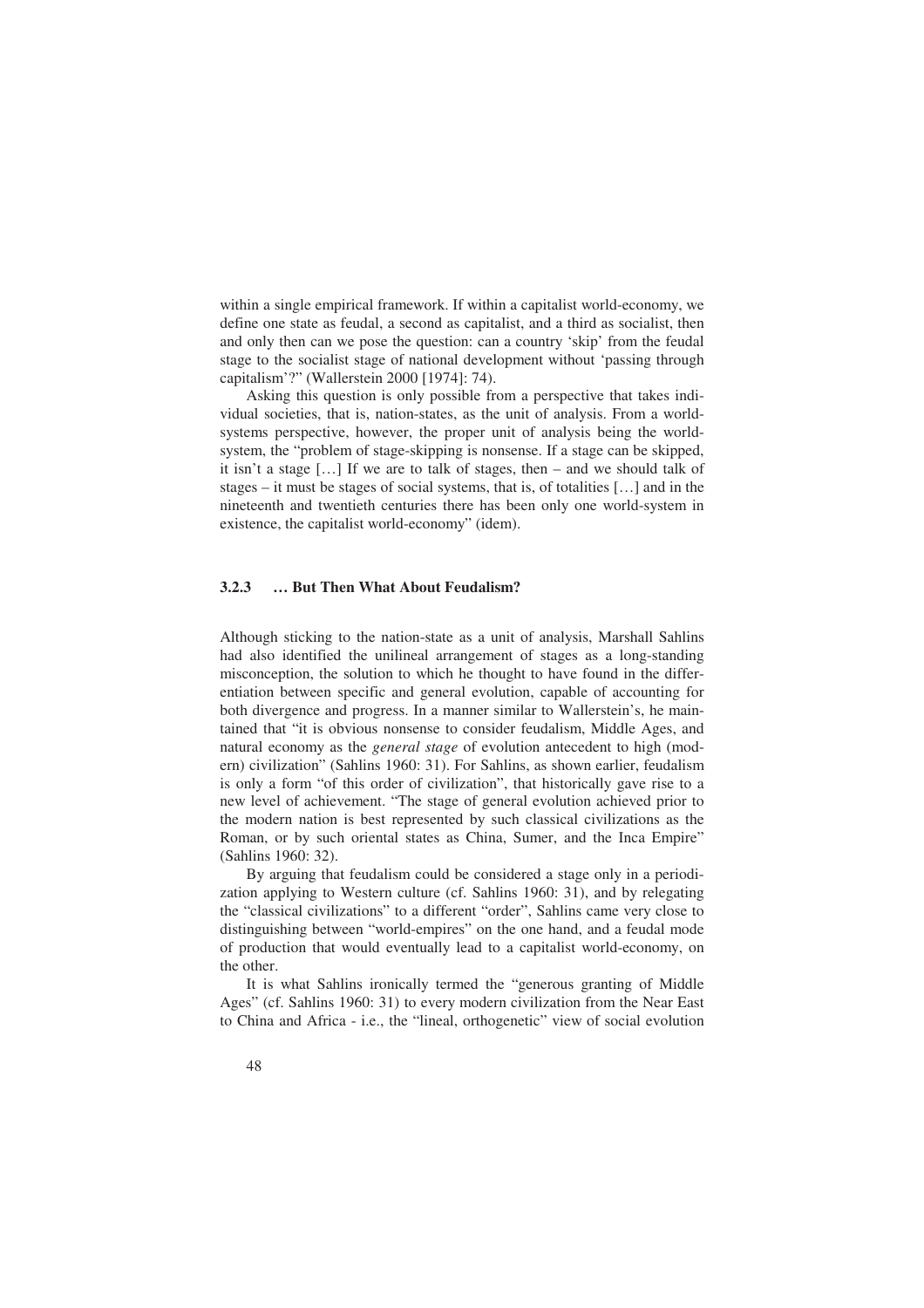(Service 1971: 52) – that has caused the debate on the possibilities for lessdeveloped countries about to industrialize to "skip" the feudalist "stage"26. It is particularly in such a context that, obviously, feudalism cannot fit neatly in a sequence of stages for a world-systems analyst, either: "On the 'feudal-ism' debate, we take as a starting-point Frank's concept of 'the development of underdevelopment', that is, the view that the economic structures of contemporary underdeveloped countries is not the form which a 'traditional' society takes upon contact with 'developed' societies, not an earlier stage in the 'transition' to industrialization. It is, rather, the result of being involved in this world-economy as a peripheral, raw material producing area, […] the necessary product of four centuries of capitalism itself" (Wallerstein 2000 [1974]: 79).

According to Wallerstein, the fallacy inherent to the unilinear view of evolution, and which, surprisingly, underlay both Smithian and Marxist conceptions of social transformations, was to consider the defining feature of capitalism to be the predominance of wage labor in a given society. Both Adam Smith and Karl Marx had viewed capitalism as essentially competitive and involving free producers, free labor, and free commodities; so both liberals and Marxists tended to judge a state as less capitalist, the more its work situation departed from this model.

But wage labor, Wallerstein argued, does not represent the statistical norm in the modern world, so we cannot classify states on a degree-of-capitalism scale by the amount of it they display. On the contrary, the defining feature of capitalism as a *system* – analyzed not in terms of nation-states, but in terms of a world-economy of which states are functional parts – is a mixture of wage and non-wage labor, of areas of commodified and non-commodified goods, and areas of alienable and non-alienable forms of property and capital. "When a deduced 'norm' turns out not to be the statistical norm, that is, when the situation abounds with exceptions (anomalies, residues), then we ought to wonder whether the definition of the norm serves any useful function. World-system analysis argues that the capitalist world-economy is a particular historical system. Therefore if we want to ascertain the norms, that is, the mode of functioning of this concrete system, the optimal way is to look at the historical evolution of the system […] The anomalies now become not exceptions to be explained away but patterns to be analysed" (Wallerstein 2000 [1987]: 143).

On account of his relativization of the importance of free labor, free own-

<sup>26</sup> it is this view that has been labeled "feudalmania" by world-systems critics of developmentalist ideologies (Grosfoguel 1997: 478)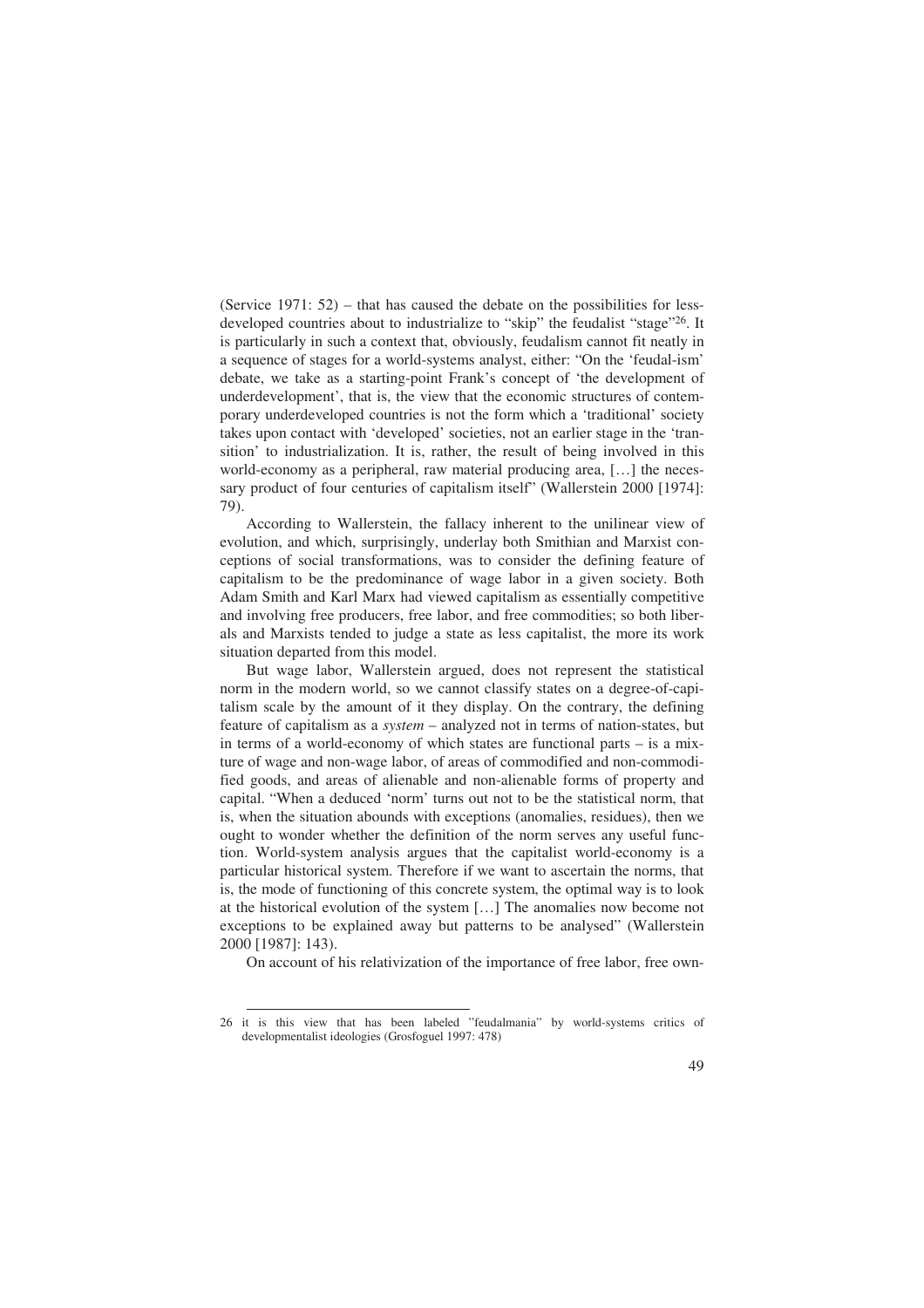ership, and commodification<sup>27</sup>, Wallerstein's notion of capitalism has been felt by many as "in some respects very 'un-Marxist'" (see Sanderson 1995: 140). Facing criticism both from the right and from the left side – too Marxist for some, not Marxist enough for others (cf. Goldfrank 1988), Wallerstein's ambition has actually been to revise Marxism by reinterpreting it "without the blinders imposed by taking the nation-state as the basic unit of analysis" (Goldfrank 1988: 221).

Explaining the transition from feudalism to capitalism, as well as the uneven development of capitalism in different countries has been, in Wallerstein's view, one of the major problems Marxism could not solve, and which a world-systems approach could clarify. By equating industrialism with capitalism, Marxists failed to recognize that what essentially characterizes capitalism is that it is "production for profit in a market" (Wallerstein 2000 [1974]: 84), but not necessarily *industrial* production. Wallerstein therefore refused to see the Industrial Revolution as a significant event in the development of capitalism, because the main characteristics of this mode of production had been present in Europe for more than two centuries at the time when England experienced its Industrial Revolution:

"What was happening in Europe from the sixteenth to the eighteenth centuries is that over a large geographical area going from Poland in the northeast westwards and southwards throughout Europe and including large parts of the Western Hemisphere as well, there grew up a world-economy with a single division of labor within which there was a world market, for which men produced largely agricultural products for sale and profit. I would think the simplest thing to do would be to call this 'agricultural capitalism'" (Wallerstein 2000 [1974]: 85).

Not only does this focus on production render Marx's own distinction between merchant (involving only exchange of commodities) and industrial capital (focussing on production) unnecessary, but it also resolves the issue of seeing the predominance of wage labor as essential to capitalism: "[…] in the era of agricultural capitalism, wage-labor is only one of the modes in which labor is recruited and recompensed in the labor market. Slavery, coerced cash-crop production (my name for the so-called second feudalism), sharecropping, and tenancy are all alternative modes" (idem).

Consequently, the "second serfdom", slavery, and all other forms of nonwage labor "are not to be regarded as anomalies in a capitalist system" (idem), because they all involve a relationship between employer and laborer in which labor-power can be bought and sold. This is quite unlike the situa-

<sup>27</sup> which culminate in the arguments that forms of forced labor can and have occurred within a capitalist world-economy, and that socialism itself is a form of capitalism (see below).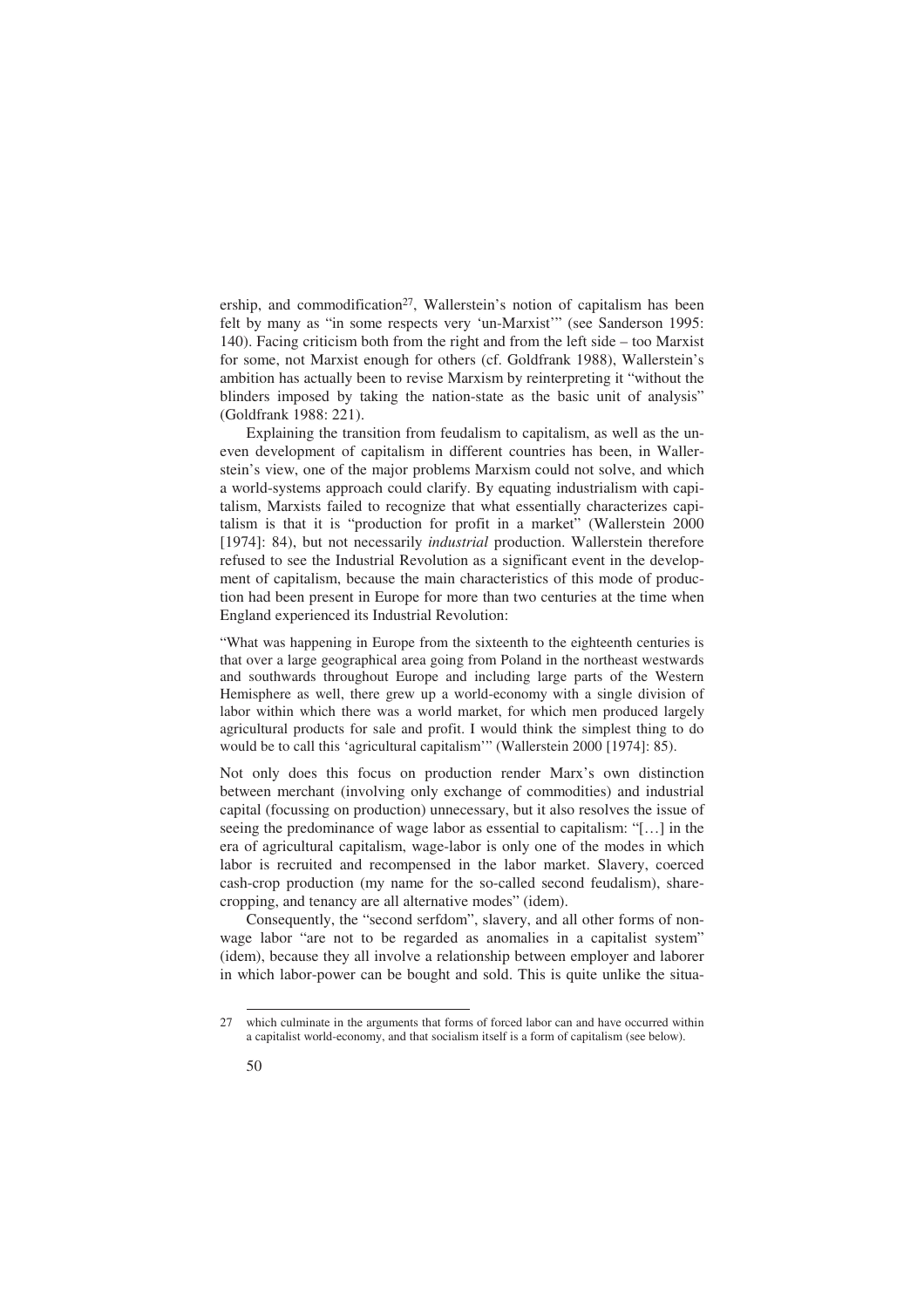tion between serf and lord during the Middle Ages, where neither the economy was oriented toward a world-market, nor was labor-power a commodity.

The crux of the matter is that, from this particular perspective, we cannot speak of the economic structure of present-day Third World countries as being dominated by "feudal elements", because there was no feudalism after the sixteenth century (although there was a "second serfdom", as Engels had noted). Hence, there is no "stage" to be "skipped" in an alleged transition to capitalism; or, in Wallerstein's words: "There are today no socialist systems in the world-economy any more than there are feudal systems because there is only *one* world-system. It is a world-economy and it is by definition capitalist in form" (2000 [1974a]: 102).

These ideas are in many respects very much like Andre Gunder Frank's, whom Wallerstein acknowledged as the starting point of his views on feudalism. Frank had also rejected the idea that there exist different capitalist systems, the boundaries of which correspond to specific nation-states, and had instead advanced the notion of a single capitalist world system with international, national, and local levels (Frank 1969: 99f.). Also, in his view, the capitalist system's main feature was the appropriation/expropriation of surplus value by means of a vast array of production processes, of which wage labor was just one (Frank 1967: 256ff.). Frank's approach can thus be said to be a historical-structural one, taking the whole of the capitalist world-system (extending back  $500$  years<sup>28</sup>, as for Wallerstein) as a unit of analysis.

Yet Frank's *solution* to the dependency situation was not consistent with the rest of his analysis (cf. Grosfoguel 1997: 517). Like most of the other dependency theorists, he thought autonomous development at the national level *was* possible, provided it was preceded by a revolutionary struggle following the Cuban example. This, at the same time, meant "exit from the system" (Love 1996: 194), because it conceived of breaking with the worldsystem at the nation-state level. Consequently, it mirrored "one of the major weaknesses of the *dependentista* approach, namely, their solution for eliminating dependency was still caught in the categories of developmentalist ideology" (Grosfoguel 1997: 532) – much like those of the modernization theorists they sought to criticize<sup>29</sup>.

<sup>28</sup> I am referring only to Frank's views as a dependency theorist. In his more recent work, that will not be addressed here, he has embraced a world-system perspective of much larger scale, contending that the current world-system originated in Mesopotamia and is thus over 5,000 years old (Frank 1990).

<sup>29</sup> While it has been argued that "soft" dependency theory is much like world-systems analysis (see Sanderson 1995), I see the main difference between the two approaches as lying in their evolutionary scope. Although Wallerstein himself has argued that the main difference between ECLA's and dependency theorists's studies is the latter's introduction of "the long view" into the core-periphery conception, thus converting peripherality from a condition at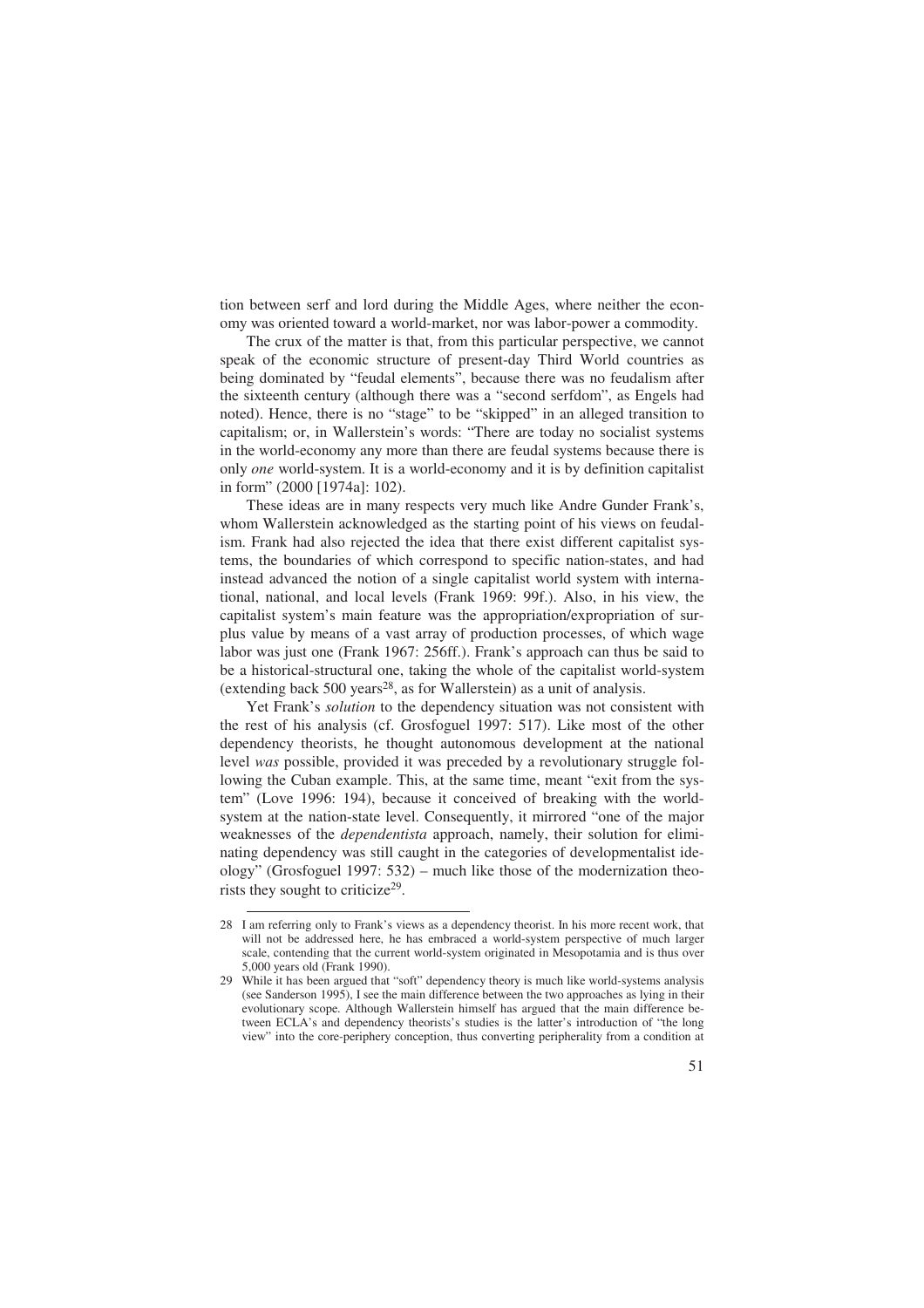In contrast, world-systems analysis holds that the transformation of the system can only occur at the global level. Wallerstein contends that "obtaining power within a sovereign state that is constrained by an interstate system based on a functioning division of labor has not meant […] the ability to opt out of the capitalist world-economy. It has meant instead the limited reallocation of world surplus, in short, the power to bring about reforms, without necessarily undermining the system as such" (1991: 166). A real transition to socialism would therefore mean a transformation of the whole system into a "socialist world-government" (Wallerstein 2000 [1974]: 102), but *individual*  transitions to socialism or to any other new form of organization are not possible. An overview of the interpretation world-systems analysis provides of the evolution of capitalism during the past five hundred years is illustrative of this particular conception of systemic change.

#### **3.2.4 The Historical Evolution of the System**

A description of the present-day world as a capitalist one containing different forms of labor must of necessity contradict the point of view of traditional social science – yet, for Wallerstein, this seeming anomaly could be easily explained in terms of *patterns* of the modern world-system as a single market.

While the capitalist world-economy is, as the name indicates, a global one, the only *political* entities possessing the power to affect the market are the nation-states. Whenever local capitalist classes pursuing their economic interests within this single world market found that it no longer maximized their profit, they tried to influence it by the use of non-market devices – that is, by asking the state to impose new restrictions on the global market. At the beginning of the capitalist world-economy, the interests of several different local groups converged in northwest Europe and diverged sharply in other parts of the continent. This led to strong state machineries in the former region, and very weak in the latter, and thus resulted in the operation of "unequal exchange" – enforced by strong core states on weak peripheral ones (cf. Wallerstein 2000 [1974]: 86).

The notion of "unequal exchange" (Emmanuel 1972) had been a defining element in the Marxist version of dependency theory (cf. Love 1999: 200), in

a particular *time* to a *permanent* feature of the capitalist world-economy (Hopkins/Wallerstein 1982: 46), dependency theory remains confined to a particular *location*  namely, the periphery. It is my contention that it is precisely world-systems analysis' applicability to various temporal as well as various spatial/structural situations that, in contrast to any type of dependency theory, confers the former evolutionary scope.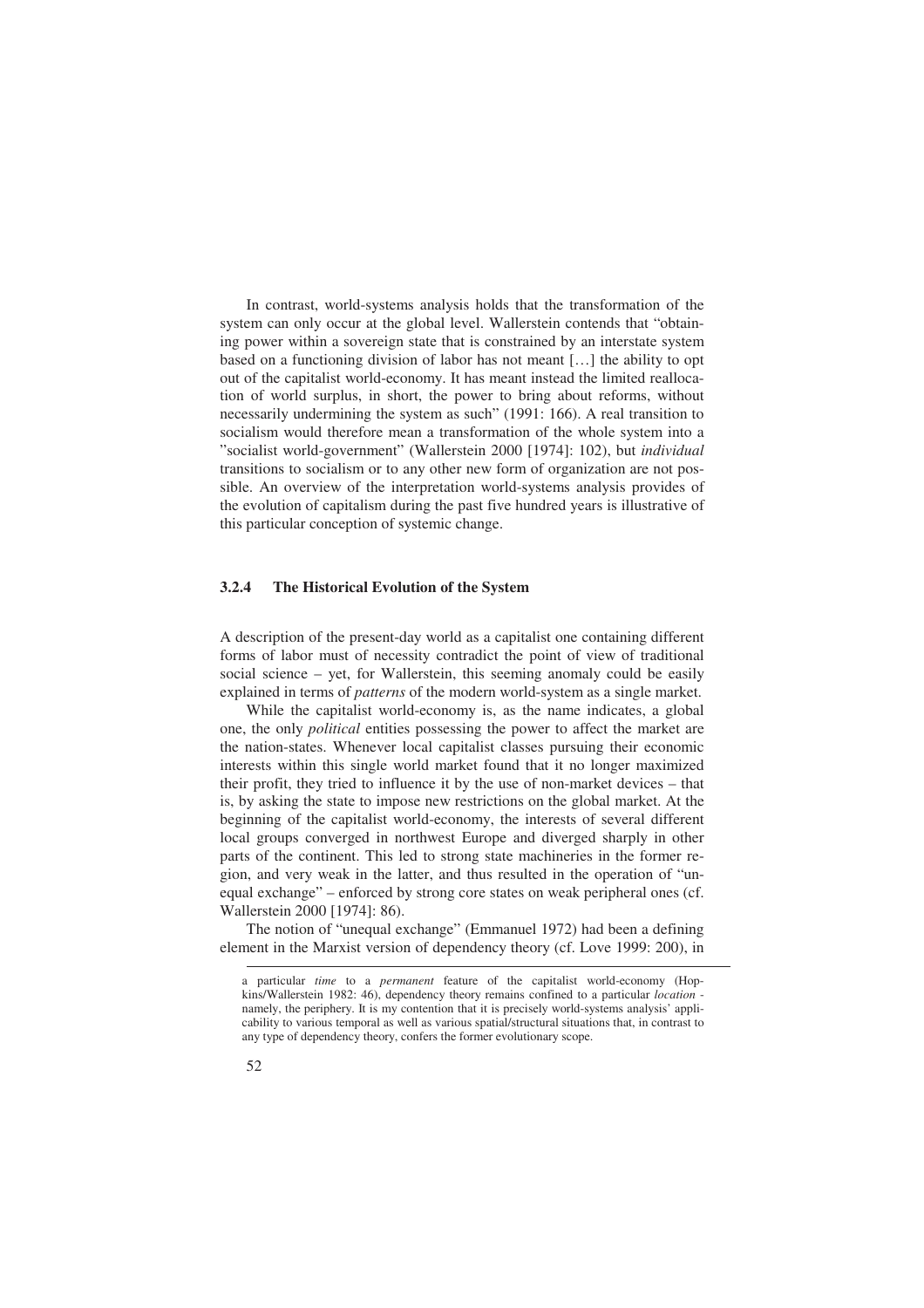which it had been taken to mean that the amount of labor needed in the periphery to pay for goods exchanged with the core greatly extended the amount of core labor involved in producing those goods. World-systems analysis, in turn, viewed unequal exchange as a set of mechanisms that continually reproduced the basic core-periphery division of labor itself (see Hopkins/Wallerstein 1982: 48), but there is disagreement as to the nature of this set of mechanisms. In addition to the core-periphery hierarchy proposed by the dependency school, Wallerstein introduced the notion of *the semiperiphery*, to which are assigned both an economic and a political role, of which the political one of mediating between the exploiters and the exploited is more important: "[…] a world economy as an economy would function every bit as well without a semi-periphery. But it would be far less *politically* stable, for it would mean a polarized world-system. The existence of the third category means precisely that the upper stratum is not faced with the *unified* opposition of all the others because the *middle* stratum is both exploited and exploiter" (Wallerstein 2000 [1974]: 91).

There are two modifications of Marxist theory in this approach. First, the class division between capitalists and workers did not occur all over the world, but instead there emerged an international division of labor involving appropriation of surplus-value of the whole world-economy by core areas. Second, this was not only true of industrial capitalism, but for agricultural capitalism as well.

"Accidents" in the history, geography, and ecology of the particular countries are the ones initially deciding the part these countries will play in the structural hierarchy described above. Once given, though, the differences between the three positions in the hierarchy are subsequently accentuated and institutionalized by the workings of the world-market.

In the sixteenth century, at the time of the emergence of the European world-economy, it was Northwest Europe who enjoyed all these privileges of chance. As a consequence, it became *the core* of the system, the location of mass-market industries and international and local commerce in the hands of an indigenous bourgeoisie, and specialized in agricultural production of higher skill levels on medium-sized, yeoman-owned land. Tenancy and wagelabor turned out to be the adequate modes of labor control for these types of economic activity. Politically, the standing armies of mercenaries and corrupt administrations were the essential elements in the development of a patrimonial state bureaucracy working primarily for an absolute monarch. This resulted in relatively strong state systems, later to become a function of the weakness of state-machineries in the peripheral areas (cf. Wallerstein 1979b, 2000 [1974a]).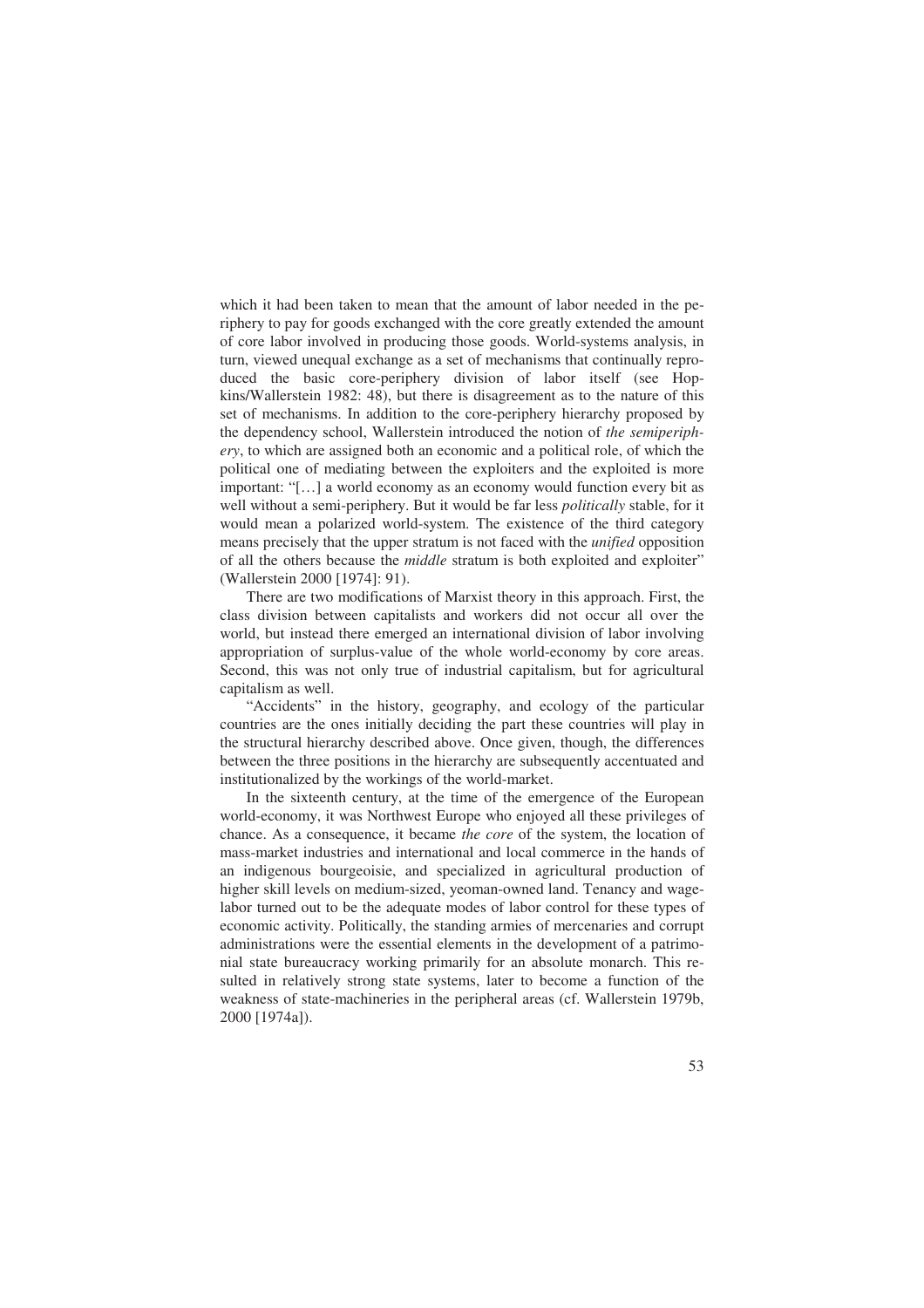Eastern Europe (with the exception of Russia) and Spanish America became the system's *periphery*, the locus of monocultural (grains, bullion, wood, cotton, sugar) economies producing on large estates under slavery and coerced cash-crop labor. In contrast to the core countries, the interests of the capitalist landowners in the periphery diverged sharply from those of the local commercial bourgeoisie, which they sought to eliminate and subsequently replace by a politically uninvolved class of outside merchants. The absence of the strong state was thus a critical feature of the periphery, making it all the more vulnerable for outside intervention.

It was in this context that Eastern Europe's famous "second serfdom" emerged. Given that each mode of labor control is best suited for particular types of production, and that modes of labor control greatly affect the strength of the state apparatus and the possibilities for an indigenous bourgeoisie to thrive (cf. Wallerstein 1974b: 87), they necessarily constitute a new form of social organization: "The world-economy has one form or the other. Once it is capitalist, relationships that bear certain formal resemblances to feudal relationships are necessarily redefined in terms of the governing principles of a capitalist system. This was true both of the *encomienda* in Hispanic America and of the so-called 'second feudalism' in Eastern Europe" (Wallerstein 1974b: 92)30.

The Christian Mediterranean area emerged as the new world-system's *semiperiphery*, specializing in high-cost, quality industrial production and international banking. It engaged in little export and used sharecropping as a mode of labor control in agricultural production. Politically, the semi-periphery was in the middle, with some states, such as Spain and the northern Italian city-states experiencing the decline of state authority, and some others (such as southern France) resisting the expansion of central authority (cf. Wallerstein 1979b: 39).

In accordance with his own contention that the only way of understanding the presumed anomalies in the system was to look at its historical evolution, Wallerstein advanced a four-stage model of evolution of the capitalist worldeconomy:

*Stage one*, lasting from 1450 to 1640 and thus spanning the "long sixteenth century" (like "the long term", also a concept borrowed from Fernand Braudel), witnessed the "crisis of feudalism"31 that had become apparent in

<sup>30</sup> Emphasis in the original

<sup>31</sup> Wallerstein has provided two different sets of factors to account for the "crisis of feudalism" (1974, 1992), so a detailed discussion of his argument will not be undertaken here. However, as Sanderson (1995: 158, 180n5) has pointed out, the significant thing about Wallerstein's analysis is the fact that, throughout his work, he sees capitalism as a solution to the "feudal crisis" and as a unique European phenomenon.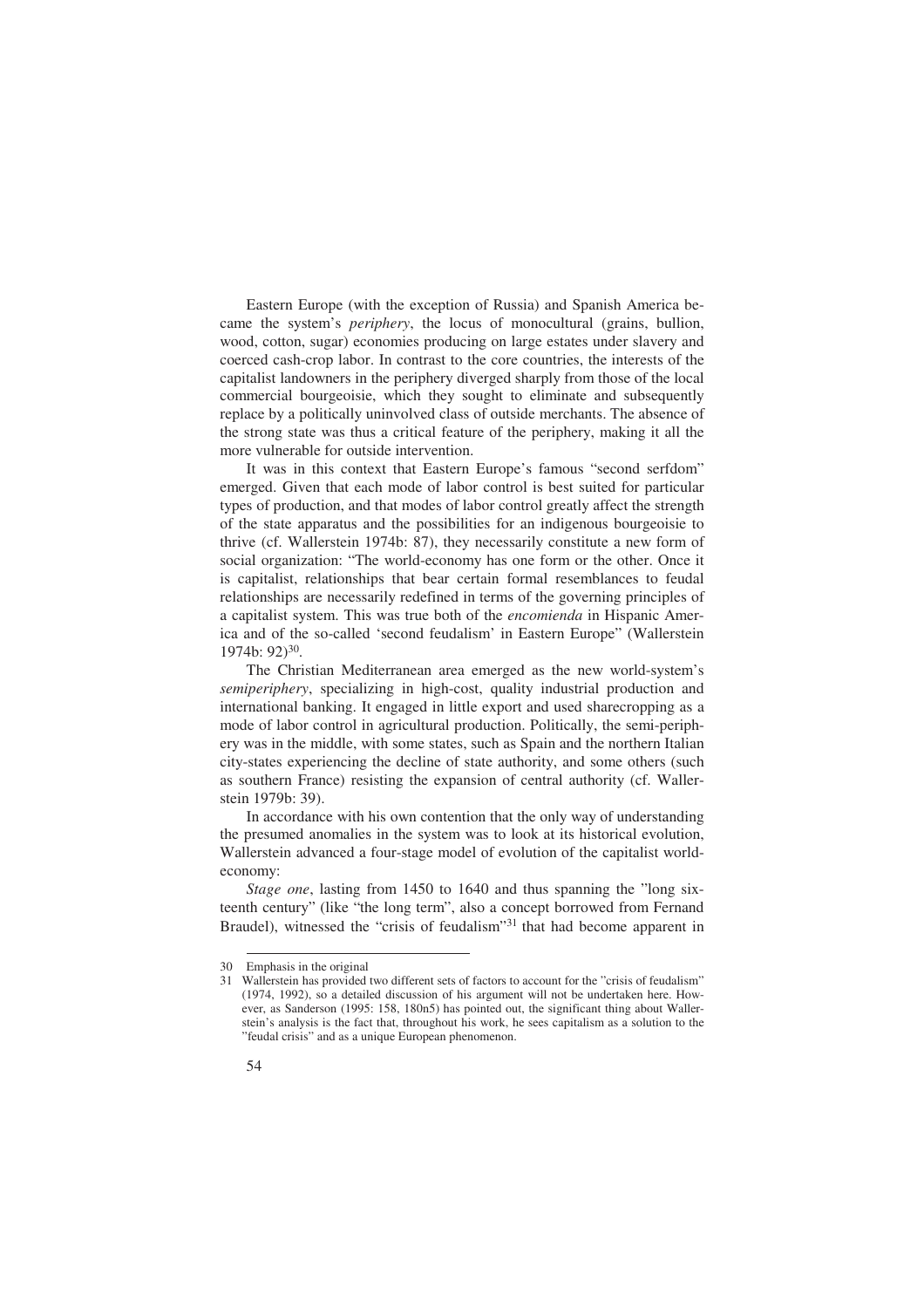the declining real income of the ruling groups. In an attempt to salvage its privileges, the aristocracy resorted to the market as an alternative mode of surplus appropriation and thus converted itself into a class of capitalist producers or the so-called urban bourgeoisie<sup>32</sup>. This process involved the transformation of long-distance trade from a trade in "luxuries" to one in "essentials", thus yielding long commodity chains whose linkage enabled the accumulation of significant amounts of surplus value and its relative concentration in the hands of a few (cf. Wallerstein 2000 [1986]: 121). This amounted to a geographic expansion of the existing division of labor, in its turn secured by the construction of an interstate system, i.e., so-called sovereign states were created and defined in accordance with the boundaries of the expanding capitalist world-economy. Each of these existing or potential states then entered a "race to bureaucratize, to raise a standing army, to homogenize its culture, to diversify its economic activities" (Wallerstein 2000 [1974]: 93). By 1640, the positions of core, periphery and semiperiphery in the capitalist world-economy had been occupied as described above, in accordance with the success in this "race" and with the particular geohistorical conditions deciding for a state's initial eligibility for one of these structural positions. The existing world-empires (the Russian and the Ottoman one) as well as the Indian Ocean proto-world economy, the only other world-systems in existence after the failure of the Habsburgs to establish a world empire, were unable to pose a threat to the newly formed capitalist world-economy.

*Stage two* meant a system-wide recession from 1650 to 1730, during which mercantilism was used in order to decide which one core state would maintain its privileged status in the face of decline in the available relative surplus. The main competitors were the empires *internal* to the world-economy (not world-empires), in this case England, France, and the Netherlands. After the Netherlands were weakened by attacks from both England and France and finally lost out, France also failed to catch up with England's rapid industrialization. British hegemony became a fact after the defeat of Napoleon's continental blockade. Sweden and the northern colonies of America became semiperipheral states as a result of their specialization in both production (copper and iron for Sweden, shipbuilding for the northern colonies) and trade (the northern colonies). Brandenburg-Prussia's rise from peripheral to semiperipheral status, in turn, was due rather to the strengthen-

<sup>32</sup> This view is intended to challenge the traditional interpretation of a bourgeois revolution *against* the aristocracy, which Wallerstein considers an historical myth underlying both Marxism and liberalism: "The genesis of capitalism was not in the triumph of a new group, the urban burghers, over the new feudal nobility. Rather it should be seen as the reconversion of seignior into capitalist producer, an essential continuity of the ruling families" (Wallerstein 1979a: 161).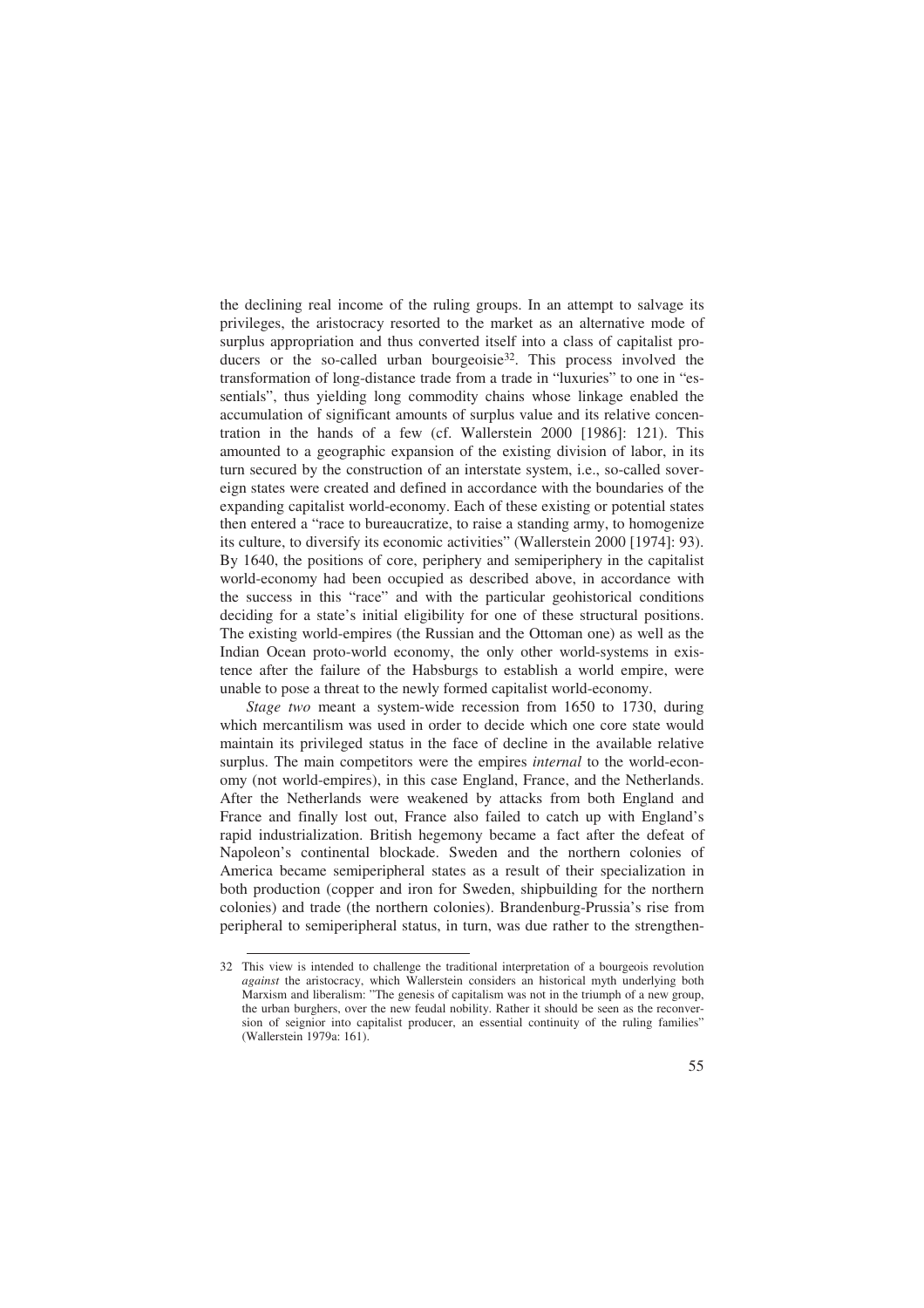ing of its state machinery.

With the core countries' growing demand for sugar and tobacco, expanding markets were created for their export. As a result, the "extended Caribbean" (most of the Caribbean islands) as well as the southern mainland colonies of British North America were integrated into the capitalist worldeconomy as its new periphery, producing under slavery as the economically optimal solution for the bourgeois producers of the region (cf. Wallerstein 1980: 175). This meant the extension of slavery from a form of labor control previously confined to Brazil to a fundamental institution of the capitalist world-economy, not to be abolished until the nineteenth century.

Renewed expansion of the world-system would occur again in the *third stage*, beginning in 1750 as a stage of *industrial* rather than *agricultural*  capitalism – function of Britain's hegemonic role in the world-economy. Improvements in military firepower and shipping facilities were made possible by means of industrial and technological advance, thus furthering the process of geographical expansion and the resulting elimination or absorption of other world-systems. At the same time, increased industrial production meant a growing demand for raw materials which could no longer be satisfied by the system's existing boundaries. In the course of this third stage, then, the overwhelming majority of regions still outside these boundaries was incorporated into the modern world-system.

The most important world-system still outside the capitalist world-economy, the Russian world-empire, was incorporated as a semi-periphery with a relatively strong state machinery, a standing army, and an important degree of industrialization. The other remaining world-empire, the Ottoman one, became, together with China, the East Indies, and India, the world-system's periphery. Similarly, West Africa was gradually incorporated during the nineteenth century as part of the periphery, leading to the end of slavery world-wide for reasons of an exclusively economic nature: once Africa became an integral part of the same world-economy's division of labor, it was far more economical for the world-economy as a whole to use Africans as wage workers in Africa, than as slaves in remote areas of the world-system.

It was during this stage as well that the Latin American colonies acquired their independence, which, however, did nothing to change their peripheral status (cf. Wallerstein 1974a: 95). It nevertheless proved highly damaging to Spain and Portugal's roles in the world-economy, and advantageous to Britain as the emerging hegemon.

The advent of industrial capitalism and the annexation of wide peripheral areas primarily or exclusively engaged in agricultural production shifted the focus of both core and semiperipheral countries toward industrial exports.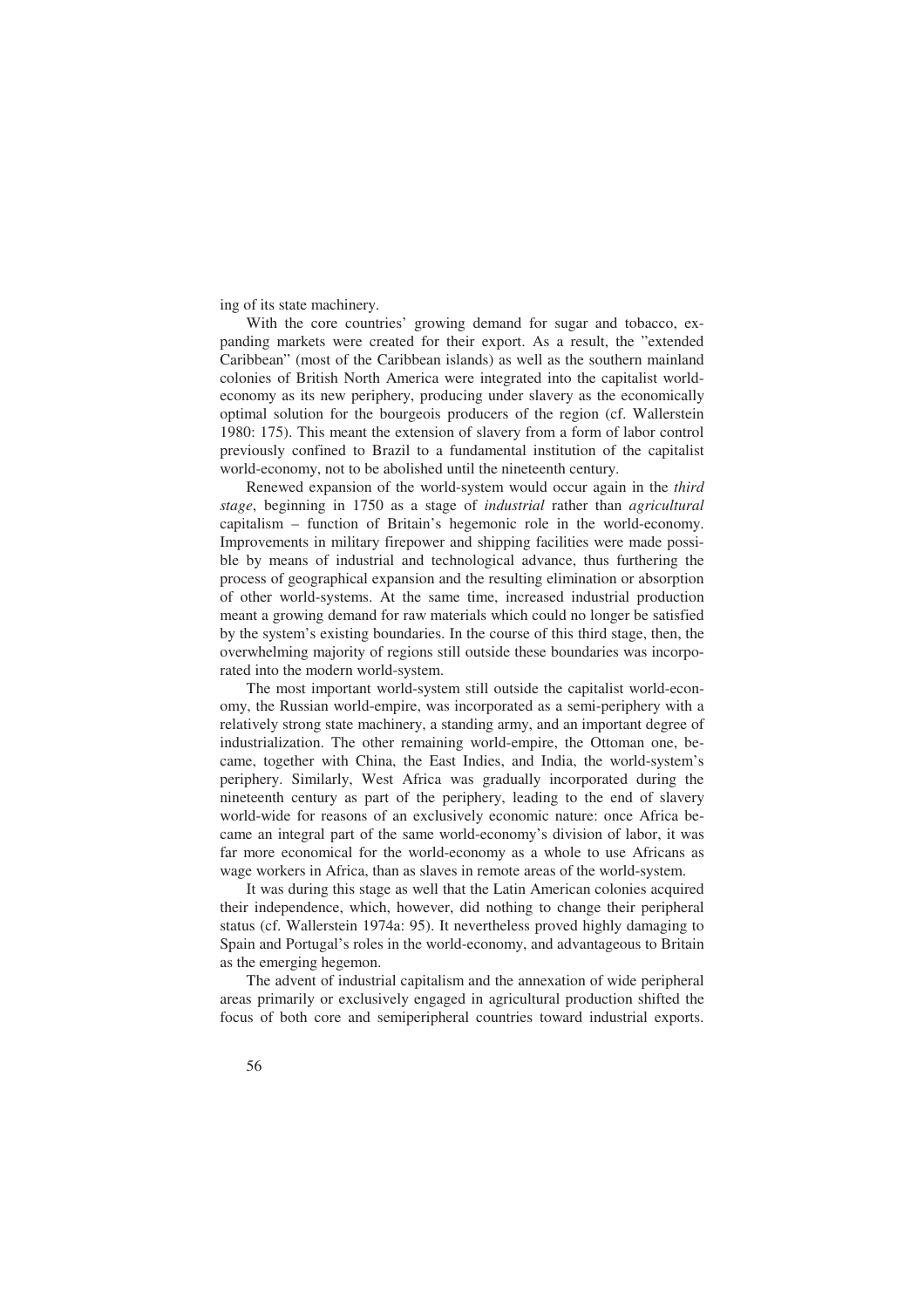While Britain as the system's core concentrated on supplying manufactured goods to both semiperipheral and peripheral areas, and gradually discarded agricultural production, the semiperipheral countries used mercantilism as a main means of attaining core status. The ones more successful at "industrializing" (the United States, Germany, France) ended up as Britain's competitors in sales to peripheral areas, which led to the nineteenth-century "scramble for Africa" among European powers, during which the rest of the African continent was incorporated into the world-system as colonial domains (i.e., of course, peripheries).

*Stage four*, beginning with the Russian Revolution of 1917 and continuing to this day, was mainly one of "consolidation" of the industrial capitalist world-economy (Wallerstein 2000 [1974]: 97). The Russian revolution, although consequential for the whole world-system, was no more than an attempt to stem a decline from semiperipheral to peripheral status that had begun at the turn of the twentieth century. The declining trends were reversed by means of the classic technique of mercantilism – semi-withdrawal from the world economy. As a result, at the end of World War II, Russia was able to regain its position as a strong semiperipheral state – the Soviet Union – on its way to core status.

The outcome of the Second World War had also presented the world with a new hegemon finally replacing Britain: the United States. This, on the one hand, meant that Germany had once and for all been ousted from the competition and that the U.S. could enjoy unchallenged political and financial power. On the other hand, it also implied having to face a dire lack of trade partners (all other former powers being fiscally insolvent and recovering after severe war damage to their economies) as well as the danger of losing the former ones to the now expanding Communist bloc. Thus cut off from trade with the Soviet Union, Eastern Europe and China, the United States tried to secure influence in Western Europe, Latin America and the remaining colonies in Southern Asia, the Middle East and Africa.

Financial institutions like the International Monetary Fund and the World Bank and U.S. aid programmes like the Marshall Plan were essential in ensuring the integration of the desired zones into the orbit of the West and their leading away from their alignment with the USSR. More particularly, the reconstruction of Japan and Western Germany as the "regional workshops" of Asia and Europe and their reintegration with their peripheral zones were "the prerequisites for multilateral economic integration and intra-capitalist cooperation under US leadership" (Reifer /Sudler 1996: 16).

The decline in U.S. hegemony already setting in around 1970 was precisely the result of its *successful* rebuilding of trade networks. Germany, Ja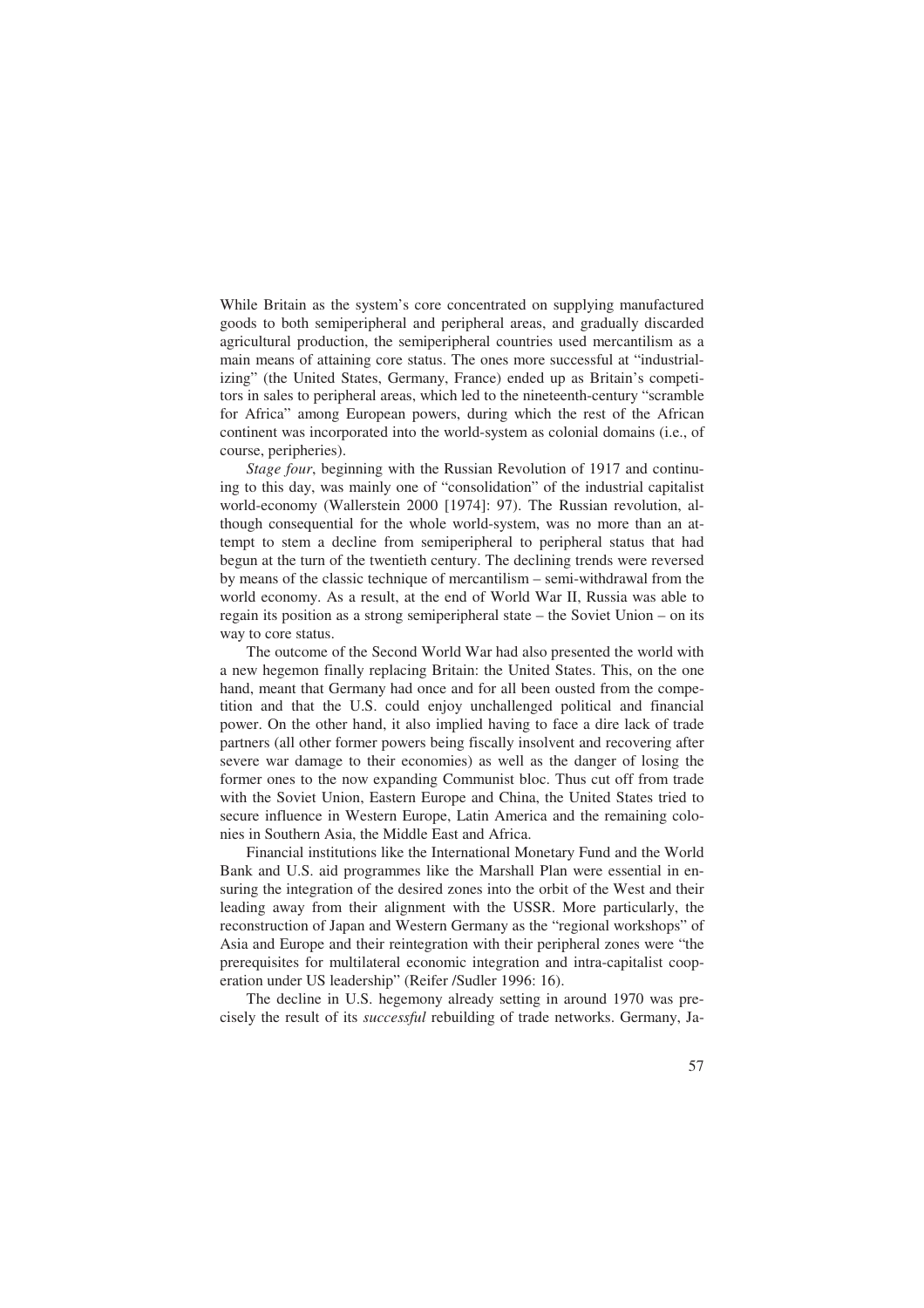pan, and France gained core status fairly quickly, and became leading economic powers alongside the United States. The freedom of action of capitalist enterprises also increased as a result of the decline in U.S. state hegemony, favoring the rise of transnational corporations – today's major world economic actor (Sanderson 1995: 195).

Some Asian countries such as South Korea, Taiwan, Singapore, and Hong Kong, as well as most of the Latin American ones have been able to advance from peripheral to semiperipheral positions. African states still make up a large part of today's periphery, experiencing further weakening of both political and economic power.

The emergence of socialist states, on the other hand, was, from a worldsystems perspective, the equivalent of the mercantilist strategy of semi-withdrawal that had enabled Russia to make the transition from semiperiphery to core power *within* the capitalist world-economy. Socialism, then, was to be seen as "a political structure for semiperipheral nations adapted to stage four of the capitalist world-system" (Wallerstein 2000 [1974]: 100). It was, indeed, one that allowed the socialist countries to allocate a larger share of the surplus of the world economy, but by this very consequence it contributed to a depolarizing of the world-economy, "recreating the triad of strata that has been a fundamental element in the survival of the world-system" (Wallerstein 2000 [1974]: 101), and as such one that once again served a consolidating function.

#### **3.2.5** *Two* **Directions?**

In a survey of Western theories of social development, Ilie Bădescu has argued that the revamping of the evolutionary paradigm by means of such theoretical twists as structural backwardness, the "second serfdom" concept, and the disloyal bourgeoisie, which the classical evolutionary theorists failed to address, had led to two directions in social theory: "neoevolutionism and the core/periphery theory" (Bădescu et al.1996: 25).

There are two qualifications to be made to this statement that eventually merge into the same basic argument. First, speaking of "the core/periphery theory" means lumping together dependency theory and world-systems analysis, two approaches that have indeed often enough been viewed as being so closely related as to be virtually the same (Chirot/Hall 1982, Sanderson 1995). There is, however, one important respect in which they are not related: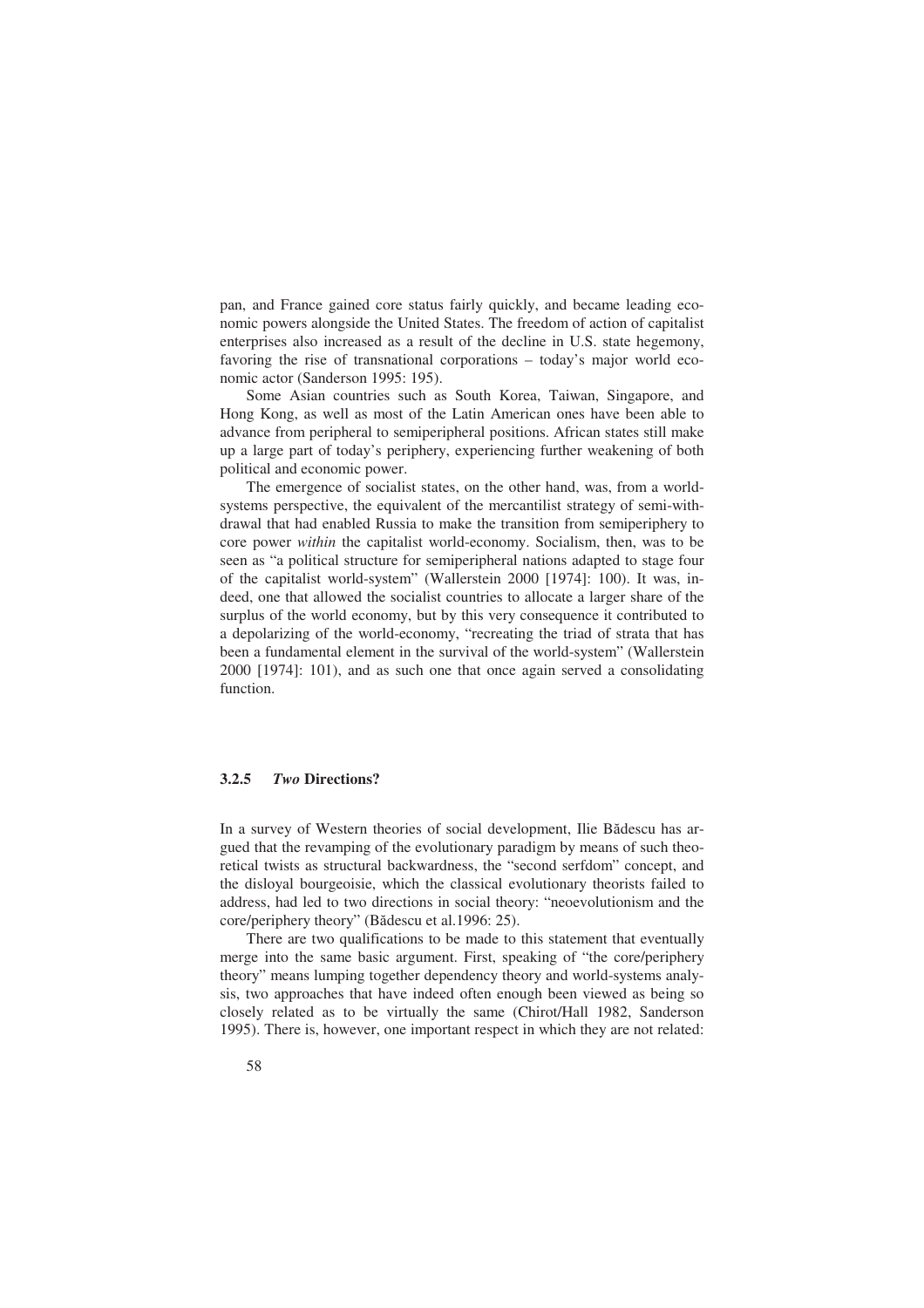although a theory of social change, dependency theory is not one of social evolution. Second, the theoretical twists Bădescu mentioned do represent the common ground of approaches often considered unconnected; but as such they are not the only features shared by theories that otherwise *diverge*, because, as will be shown shortly, neoevolutionism and world-systems analysis *converge* along a more significant line than the differences that separate them – they are both evolutionary.

Stephen Sanderson (1990, 1991, 1995, 1997) has argued in elaborate detail that the world-systems approach is a kind of evolutionism. He himself has also developed what he calls a broad "theoretical strategy" (1995: 2) for the study of long-term social evolution that borrows extensively from worldsystems analysis. Christopher Chase-Dunn and Thomas D. Hall (1997) have worked out a theory of world system transformations intended for the comparative study of the way the various world-systems developed over the past 12,000 years. As already mentioned<sup>33</sup>, Andre Gunder Frank also applied Wallerstein's theoretical model to the last 5000 years of social evolution (Frank 1990, Frank/Gills 1992), which he viewed as making up one single world-system.

On the other hand, world-systems analysts themselves have established partial connections between either Marshall Sahlins's or Elman Service's 1960 contributions to evolutionism, and world-systems analysis. Thus, Chase-Dunn (1988, Chase-Dunn/Hall 1997) discussed the relatedness of Service's law of the evolutionary potential to the concept of semiperiphery, Granovetter (1979) dwelt on the connection between Sahlins' and Service's model and Wallerstein's as criticisms of the modernization stance. Gerhard Lenski (1976) addressed both lines of argument pursued here, in that he stressed the extent to which Sahlins' distinction between general and specific evolution could lead to a more nuanced understanding of the "newer" evolutionism, to which he sees Wallerstein's theory as belonging. In more than one way, the argument is practically already there, but it has not been stated as such yet. It runs as follows:

*If we accept the year 1960 and more particularly the work of Marshall Sahlins, Elman R. Service, Thomas Harding and David Kaplan in cultural anthropology as marking the formal setup of neoevolutionary principles in Western social science, then Immanuel Wallerstein's world-systems analysis is a kind of neoevolutionism.* 

<sup>33</sup> see section 3.2.3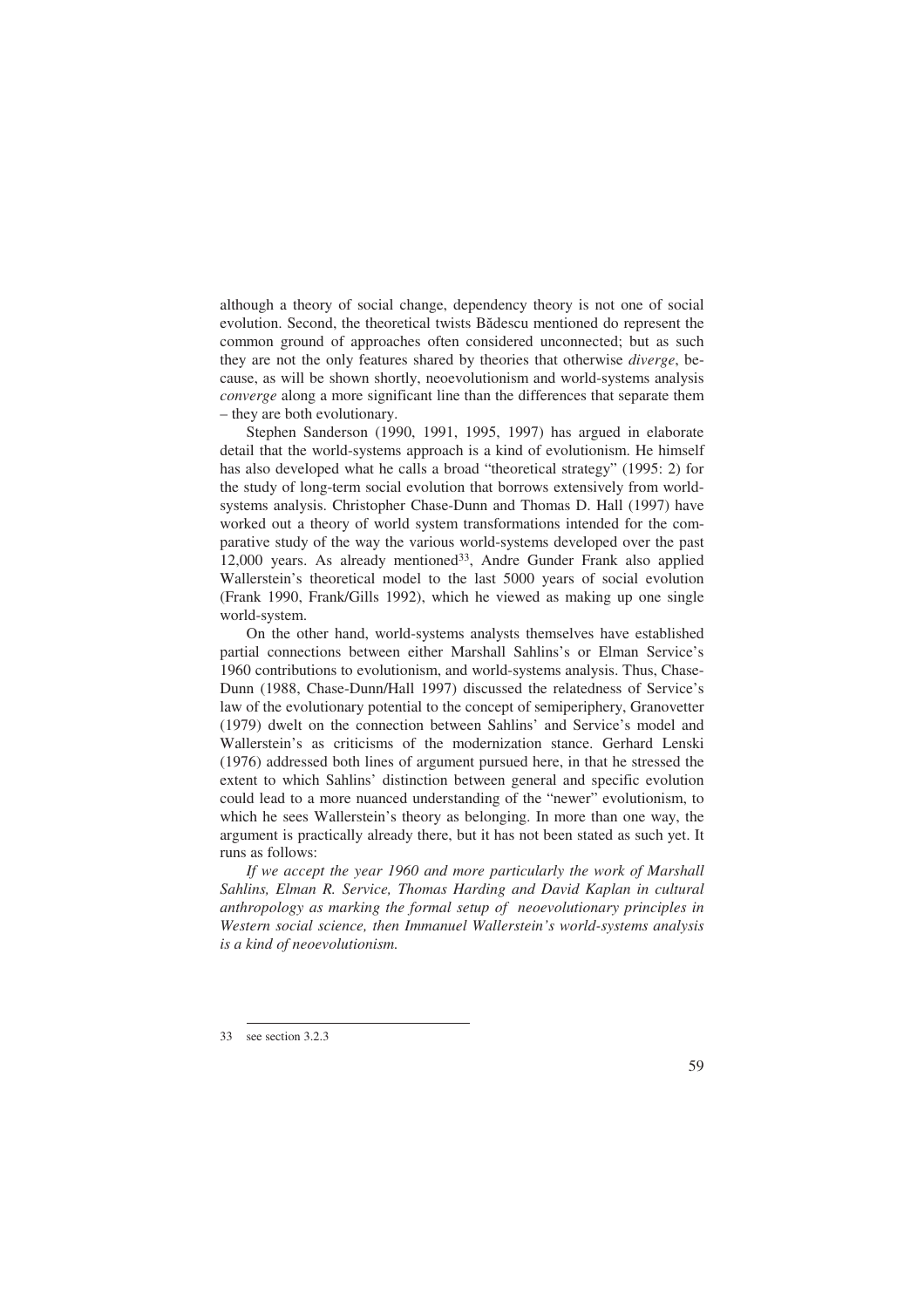#### 3.2.5.1. Writing Marx Differently: Wallerstein's Evolutionary Framework

Stephen Sanderson has pointed out that many world-systems analysts see their own work as nonevolutionary, if not downright antievolutionary, especially because of the (false) assumption that evolutionary theories are of necessity endogenous (see Sanderson 1991) – a position strikingly incompatible with world-systems analysis' initially exclusive focus on exogenous factors of change. This, however, fails to do justice to a significant number of evolutionary theories, and it most certainly does not apply to Sahlins' and Service's approach to cultural evolution. The latter, as demonstrated in detail in the analysis of *Evolution and Culture,* actually constitutes the first consistently exogenist analysis of social evolution in Western social science (while previous approaches, including White's, had noted the importance of exogenous factors, none had awarded them the significance they acquired in the work of Sahlins and Service).

More than anything, Wallerstein's rejection of modernization theory, and his approval of some of Robert Nisbet's criticisms of it (see Wallerstein 2000 [1974]: 72) should not be taken as proof of Wallerstein's anti-evolutionism, as they probably have (see Sanderson 1990: 220n4, 1991: 170), especially if one bears in mind that, while Nisbet is a dedicated particularist, Wallerstein has been at pains to advance the possibility of a middle ground between nomothetic and idiographic social science. His agreement with Nisbet, then, is restricted to a rejection of the ahistorical abstract models of social change, which he lumps together under the label "developmentalism" (that, apart from modernization theory, includes, in Wallerstein's view, ahistorical versions of Marxism). Nevertheless, it is not in antievolutionism that he sees an alternative, since, as already shown, he regards historical specificity as "the road to nomothetic propositions" (Wallerstein 2000 [1974]: 76), and thus to evolutionary accounts. He has explicitly differentiated between developmentalism and his own approach in precisely these terms: "What thus distinguishes the developmentalist and the world-system perspective is not liberalism versus Marxism nor evolutionism versus something else (since both are essentially evolutionary)" (Wallerstein 1979c: 54). The differences, in his view, lie much more in the "mode of thought" (mechanical versus dialectical, respectively) and in the "prognosis for action" (while developmentalists think hegemonic states are models to be followed, world-systems analysis holds there are no such models).

At the same time that he was very critical of the concept of "development" (see Wallerstein 2000 [1986]), Wallerstein frequently employed the term "evolution" to refer to changes in the modern world-system. Thus, he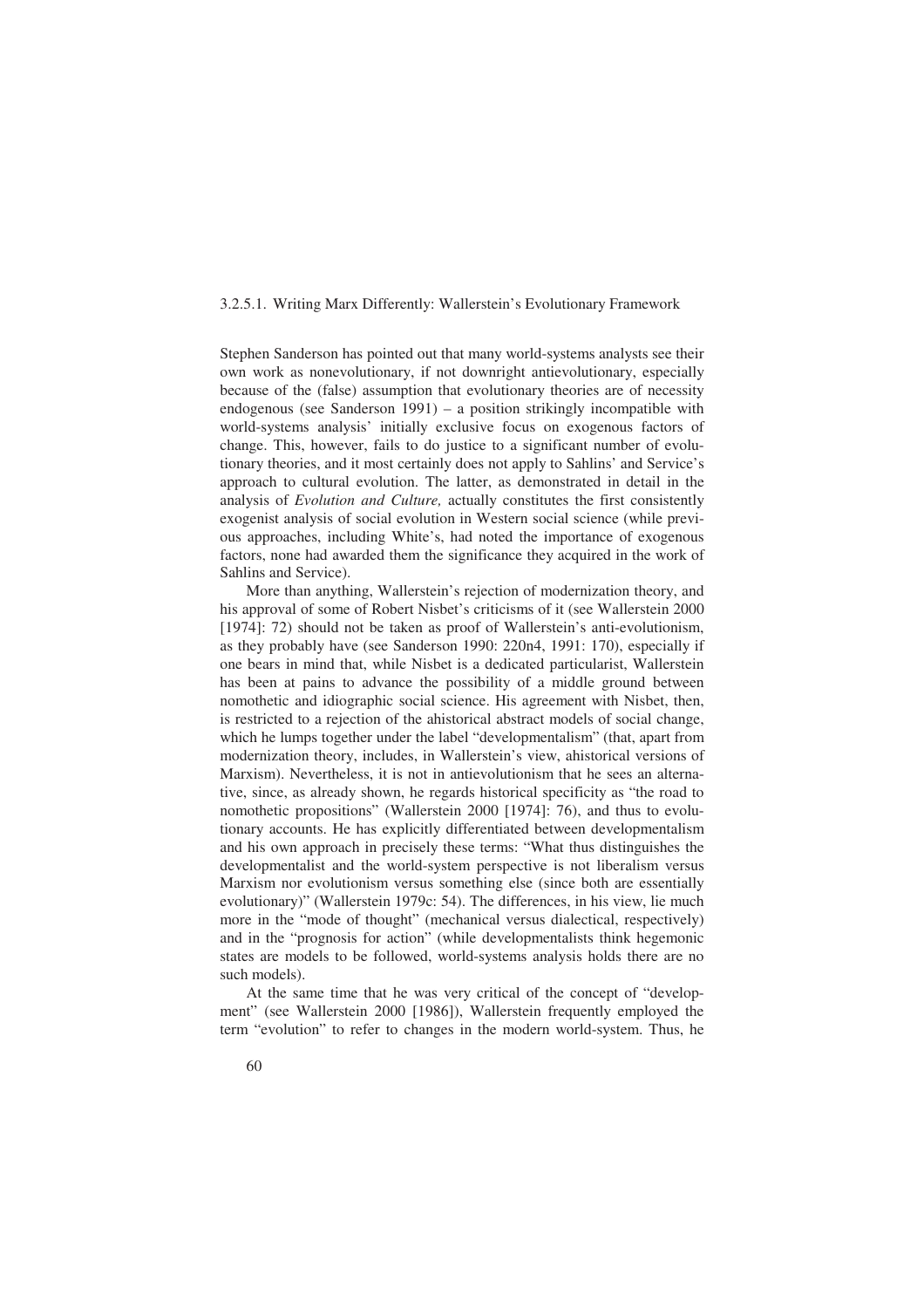talked of "the evolution of this historical system" (1989: 268), "the historical evolution" of the capitalist world-economy (1975: 321), 1974a: 92), and, last but not least, of the "evolving stages" (1974a: 102) and the fruitfulness of discussing "distinct stages in its evolution as a system" (1974a: 93)<sup>34</sup>.

While the concept of stages is a fundamental one for a theory of social evolution, and Wallerstein described the modern world-systems' stages in detail (see above), it is not the only crucial feature. According to Erik Olin Wright, whose definition of evolutionary theories has been considered the most appropriate both in view of the many existing types of evolutionary theories and for the purposes of this thesis – the one indispensable criterion of evolutionist accounts should be the identification of a general directional trend in history. It is precisely this general directional trend, or what Sanderson calls "the evolutionary logic" (Sanderson 1991: 168), that makes Wallerstein a type of evolutionist: "The history Wallerstein is interested in is that of capitalism since the sixteenth century, and for him capitalism most assuredly has an overall directionality to it. It is of course a directionality of the worldsystem as a single unit rather than individual societies or nation-states. These latter evolve only as parts of the whole" (Sanderson 1991: 171).

Wallerstein's definition of the "evolutionary logic" of the capitalist world-economy, besides being commonsensical, sounds almost too simple to be worthy of the name: "What defines capitalism most fundamentally is the drive for the endless accumulation of capital" (Wallerstein 2000 [1983]: 260). The reason why the whole system, rather than separate states should be seen as driven by this particular logic, is that "the capitalist world-economy has a 'natural history' in a way that no state structure does. It came into existence under specific historical circumstances; it manifests specific long-term secular trends; it will most likely one day have a demise" (Hopkins/Wallerstein 1982: 55). According to Wallerstein, it is the secular trends which may be said to be the system's "development"35. He distinguished three of them for the capitalist world-economy: *outer geographic and inner economical expansion*, *increasing commodification of the factors of production* (including the growing commercialization of land as well as the growing proletarianization of labor)

<sup>34</sup> all quotations from Wallerstein 2000

<sup>35</sup> Wallerstein held that capitalism operates in cyclical rhythms, which account both for the locational shifts within the structure of the world-economy, and provide the basic dynamic necessary for the emergence of secular trends. More particularly, he considered the concept of long-term cycles ("Kondratieff waves") as a fundamental parameter of the functioning of the world-economy. Stephen Sanderson has noted that this strong emphasis on economic cycles does not make Wallerstein's framework any less evolutionary. When the cycles are conceived of as basic to the overall directional trends of the capitalist world-economy, they are not incompatible with an evolutionary perspective. However, "it must be recognized that Wallerstein's evolutionism is [.] of a complex sort" (Sanderson 1991: 172).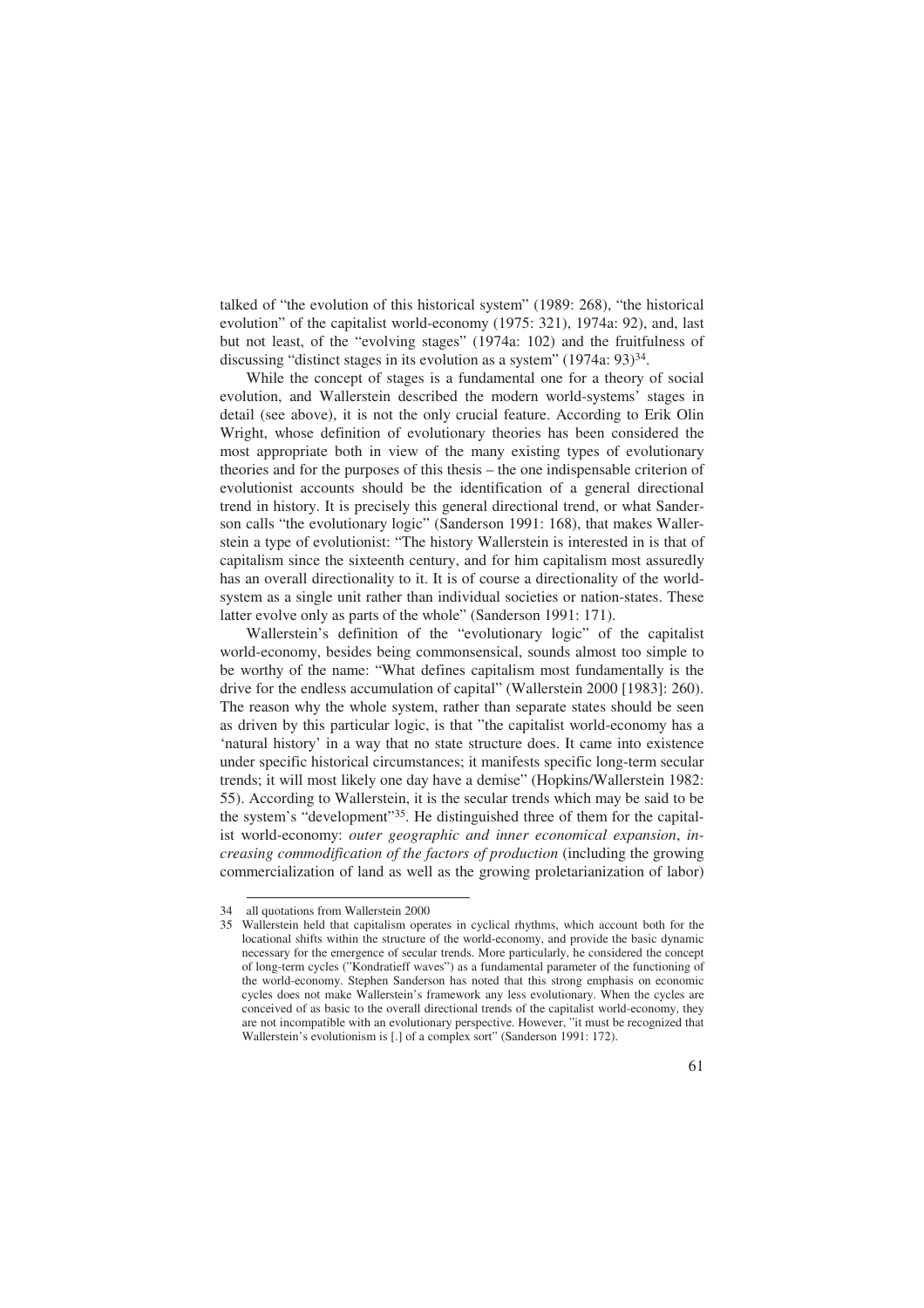and the *world-wide continuum of mechanization of productive processes* (including those of agriculture). Later (Wallerstein 1984) he added the *increasing contractualization of economic relationships* as a fourth directional trend.

It is, however, precisely the secular trends that exacerbate the contradictions inherent to any system, thereby bringing about its demise. Since the capitalist world-economy is a *historical* system, it has a life cycle, meaning that at some point it must cease to function as a consequence of the aggregated results of these (eventually paralizing) contradictions (cf. Wallerstein 2000 [1989, 1994]). Among the many structural sources Wallerstein identified for the current crisis of capitalism are what he called *the economic squeeze* (the capitalist world-economy now covers the entire globe, so there are no more areas to be proletarianized and subsequently used as sources of cheap labor), *the political squeeze* (the interests of any given entrepreneur as a competitor tend to run counter to their interests as a member of class), and *the ideological squeeze* (the costs of sustaining the vastly expanding middle strata have exploded world-wide, but they cannot be cut back without jeopardizing the significant political support the present system has received from these strata). Ecological and demographic strains are additional factors contributing to the eventual transformation of the system into a wholly different one.

"Capitalism has represented historically moral regression and for the vast majority of the world's population material regression, even while it has ensured for the upper strata of the world (now enlarged from 1 percent to maybe 20 percent of the world's population) a material standard of living and style of life that far surpasses the possibilities of even the 'Oriental potentates' of yore.

In fact [...], the world today is faced not with inevitable progress but with a real historical choice. The bourgeoisie of the world, reluctantly bourgeoisiefied, is struggling to survive. Just as the aristocracy of feudal Europe survived their great structural crisis by transforming themselves into bourgeois reigning over a new mode of production, so the bourgeoisie of today are already in the process of trying to survive their structural crisis by transforming themselves into "x" reigning over a new mode of production.

This is neither impossible nor inevitable. The alternative possibility is the creation in the next 100 years of a socialist world order, one based on a system of production for use, one that will involve the withering away of the states because of the withering away of the interstate system, one which will result in a reasonably egalitarian distribution of resources, time, space, and social roles. Such a system will not be utopia, nor beyond history. And it is quite impossible today to predict its institutional forms. But this alternative would indeed be progress" (Wallerstein 1991a: 167).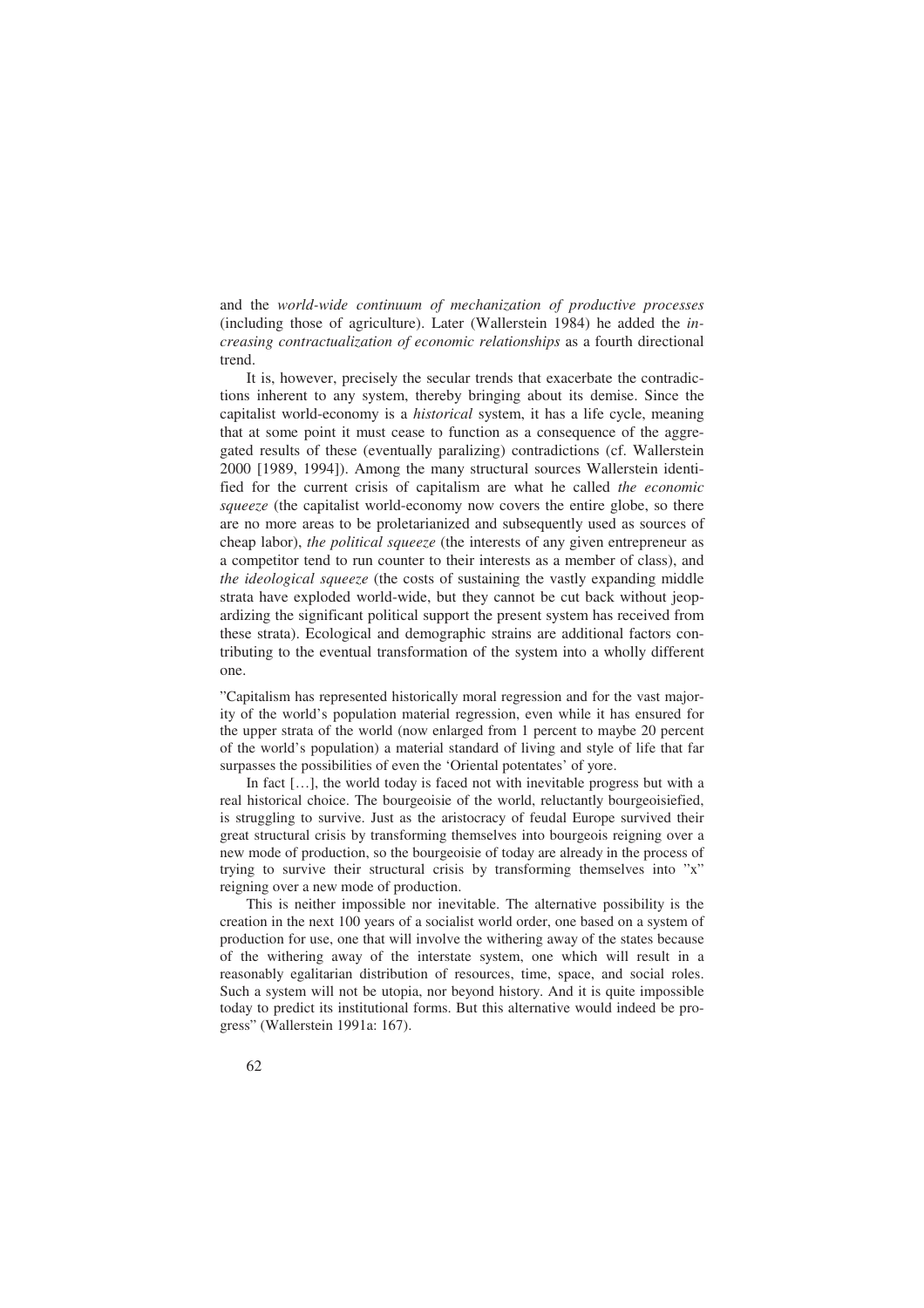Thus, in the end, Wallerstein's analysis turns out to be much less "un-Marxist"36 than its detractors had tried to present it, and just as evolutionary as Marxism itself. Wallerstein's essential message is that – apart from capitalism representing progress – the major theses of Marxism are still valid today, and, once they are applied to the capitalist world-economy, rather than to nationstates, there have been no events in world history for which Marxism is unable to account: "As long as Marx's ideas are taken to be theses about processes that occur primarily within state boundaries and that involve primarily urban wage-earning industrial workers working for private industrial bourgeois, then these ideas will be easily demonstrated to be false, misleading, and irrelevant – and to lead us down wrong political paths. Once they are taken to be ideas about a historical world-system, whose development itself involves 'underdevelopment', indeed is based on it, they are not only valid, but they are revolutionary as well" (Wallerstein 1991a: 161).

#### 3.2.5.2 Beyond Wallerstein. The Evolutionary Potential of Semiperipheries

In his discussion of the modern world-systems's stages of evolution, Wallerstein had characterized socialism as a political strategy for semiperipheral countries used in order to adapt to stage four of evolution. According to him, it had been much more likely for such a path to be chosen by Russia, China, and Cuba – countries with a plausible chance at altering their position within the world-system thanks to already available core-like elements such as a minimum of skilled personnel and manufacturing, than by Thailand, Liberia, or Paraguay – that is, by a peripheral country (see Wallerstein 2000 [1974]: 100).

In a recent synthesis and evaluation of world-systems research, Chase-Dunn and Hall (1997) generalized from this particular position, contending that the structural role of the semiperiphery has always been an advantageous location for the establishment of new centers of power, and as such, it has "evolutionary significance": "*Semiperipheral areas are likely to generate new institutional forms that transform system structures and modes of accumulation.* These changes often lead to the upward mobility of these same peripheral actors in the core/periphery hierarchy"37 (Chase-Dunn/Hall 1997: 79). In this context, mention of the fact that Protestantism, too, was a religion of the

<sup>36</sup> Stephen Sanderson has noted that Wallerstein's vision of the end of capitalism is in many ways reminiscent of Marx's "evolutionary eschatology" (Sanderson 1991: 171).

<sup>37</sup> Emphasis in the original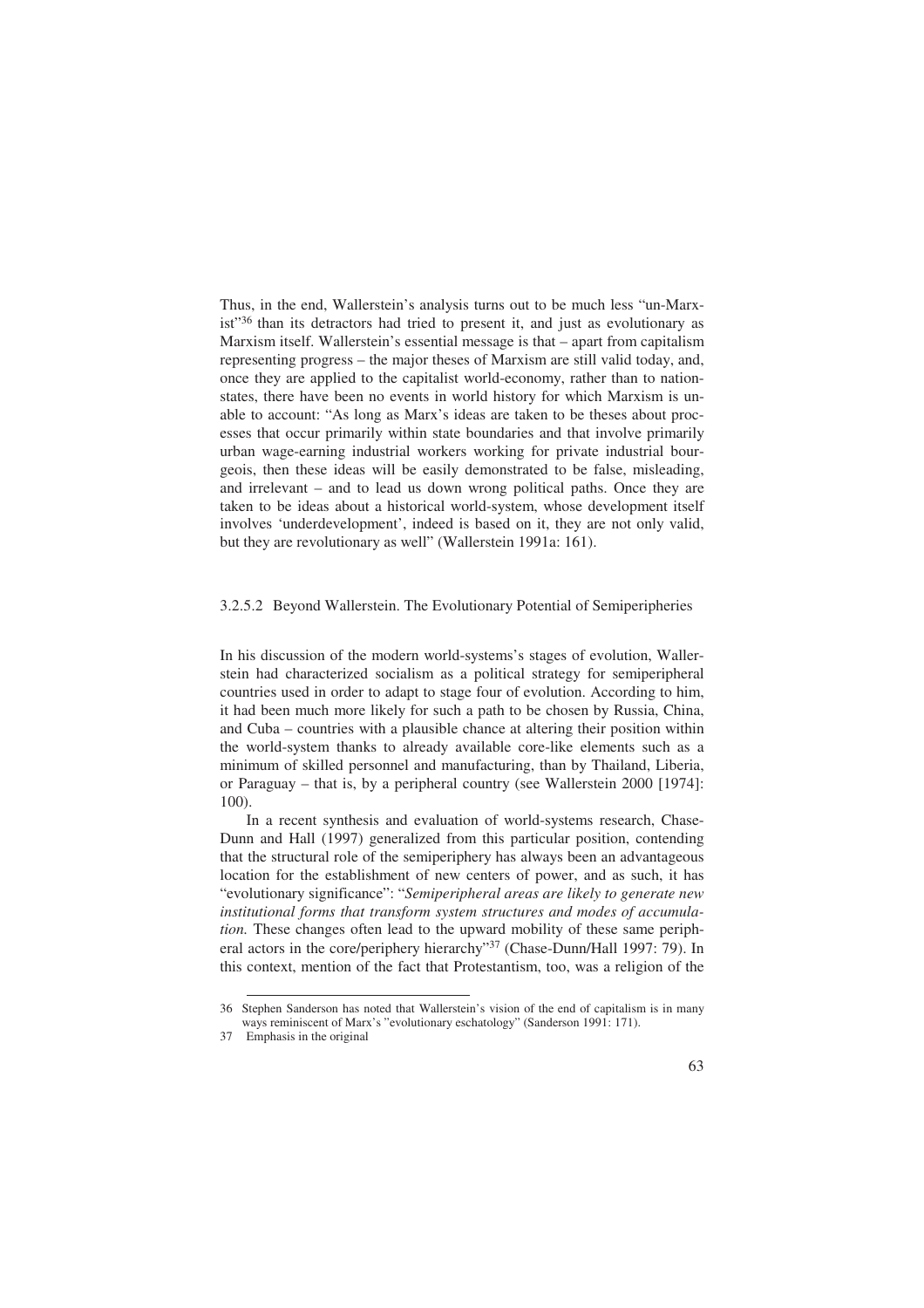semiperiphery (the Netherlands), "an ideology that democratized access to the deity and challenged the authority of the old core [Spain]" (Chase-Dunn/Hall 1997: 94), sounds both plausible and intriguing, since it corroborates Weber's thesis of the role played by the Protestant Ethic in the rise of capitalism, albeit by means of a wholly different causal explanation.

However, Chase-Dunn and Hall considered the *challenges* to capitalism – the emergence of socialism – to be the most problematic instances of semiperiphery-based change. Thus, the cases of China and the Soviet Union supported the authors' argument that the very contradictory forces to which development is subject in the semiperiphery, where both core and periphery elements are combined, lead to the emergence of fundamentally new organizational forms.

In support of their contention, they cited "several related approaches", among which Trotsky's "law of uneven and combined development" and Elman Service's "law of the evolutionary potential"38, and indicated that: "all these approaches are compatible […] with the notion that a semi-peripheral location is a fruitful locus of transformational changes" (Chase-Dunn/Hall 1997: 82). Since they were themselves working with a world-systems framework, and considered "the notion of semiperipheral development […] part of our theoretical explanation of the historical evolution of world-systems" (1997: 98), obviously theirs is a standpoint from which neo-evolutionism and world-systems analysis have more features in common than they have differences.

Regrettably, in their evaluation of the approaches they considered related to world-systems, the authors viewed the neglect of hierarchical structures as a limitation common to *all* theories evaluated: "One problem with all of these approaches is that they are formulated in terms of levels or stages of development, and therefore they largely39 ignore the hierarchical and structural aspects of relations between societies within a system" (1997: 82). In the case

<sup>38</sup> The other two approaches Chase-Dunn and Hall discussed were Alexander Gerschenkron's "advantages of backwardness" and Caroll Quigley's "institutionalization of an instrument of expansion". I will not go into details regarding them, since, as Chase-Dunn and Hall noted, Gerschenkron did not consider mechanisms of stabilization of core regions, thus missing an important link relating it to world-systems analysis. As for Quigley, he included both stabilization of the core and potentiality of less-developed regions, but his theory is later than Wallerstein's and as such uninteresting for the purposes of the present discussion on *continuities* of evolutionary approaches.

<sup>39</sup> As early as 1988, Chase-Dunn had published an article on the issue of semiperipheral development, which started with the same discussion of previous related theories. After presenting them, Chase-Dunn's verdict was that they, however, "completely" ignored intersocietal hierarchies (Chase-Dunn 1988: 35). Although his modification to "largely" in the 1997 book might have nothing to do with Service's approach in particular, it constitutes a less uncompromising stance, and should perhaps be considered against this background.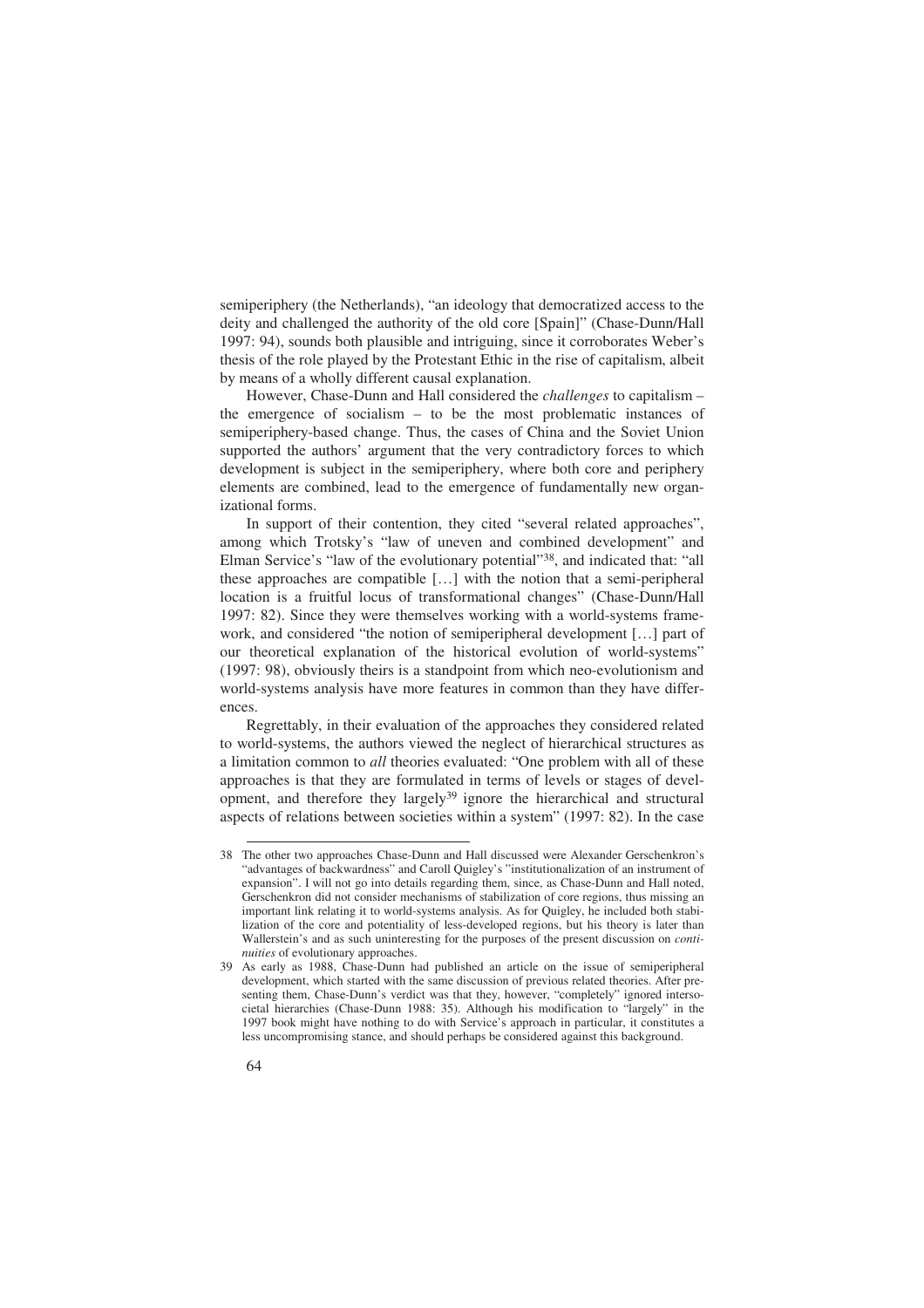of Elman Service's "law of the evolutionary potential", however, this means overlooking the extent to which his contribution is an integral part of the whole represented by Sahlins's, Harding's and Kaplan's "contributions to their – one could say "collective" – 1960 neoevolutionary theory. Service's law was intended as an extension and completion of Kaplan's law of cultural dominance, which gave hierarchical relationships between different societies pride of place, specifically discussing dominance in colonial societies, and the mechanisms that thereby generate underdevelopment.

Moreover, it is very likely not the stages-of-development problem that would lead one to ignore hierarchical structures, as Chase-Dunn and Hall suggest – since Wallerstein conceives of stages himself, and core/periphery hierarchies are nevertheless central to his conception – but rather the focus on different units of analysis. While it is true that Service's law has been intended to operate on a nation-state level, which he does not view as embedded in some type of hierarchy at all times, his insights on the implications of dominance in this context are all the more meritorious.

Stephen Sanderson's discussion of the interlinking between Service's theory and world-systems analysis, in turn, does more justice to the former's generous scope: "[Service] suggests that a critical ingredient of any evolutionary theory, and one that has been missing in many, is a focus on the complex interrelations between and among societies. This notion actually becomes the basis for his discussion of the evolutionary significance of the present world economic and political *hierarchy of societies* […] These assertions […] converge remarkably with contemporary dependency and worldsystem theories of Third World underdevelopment"40 (Sanderson 1990: 135). While this comment was directed at Service's 1971 book on *Cultural Evolutionism*, Sanderson observed that "Service's recognition of the importance of intersocietal relations […] dovetails somewhat with another important dimension of his evolutionism. This is his attempt to formulate a provocative evolutionary principle that he has called the Law of the Evolutionary Potential [...] Service's Law is provocative and tantalizing and little has seemingly been done with it by evolutionary theorists. It would seem to converge in important ways with some aspects of Immanuel Wallerstein's world-system theory" (Sanderson 1990: 138).

Notwithstanding their limited appreciation of the extent to which Service took into account hierarchical structures, Chase-Dunn and Hall formulated a concept very much like Service's Principle of the Local Discontinuity of Progress, directly derived from the Law of the Evolutionary Potential, which stated that: "Spatially uneven development means that those regions that have

<sup>40</sup> Emphasis added